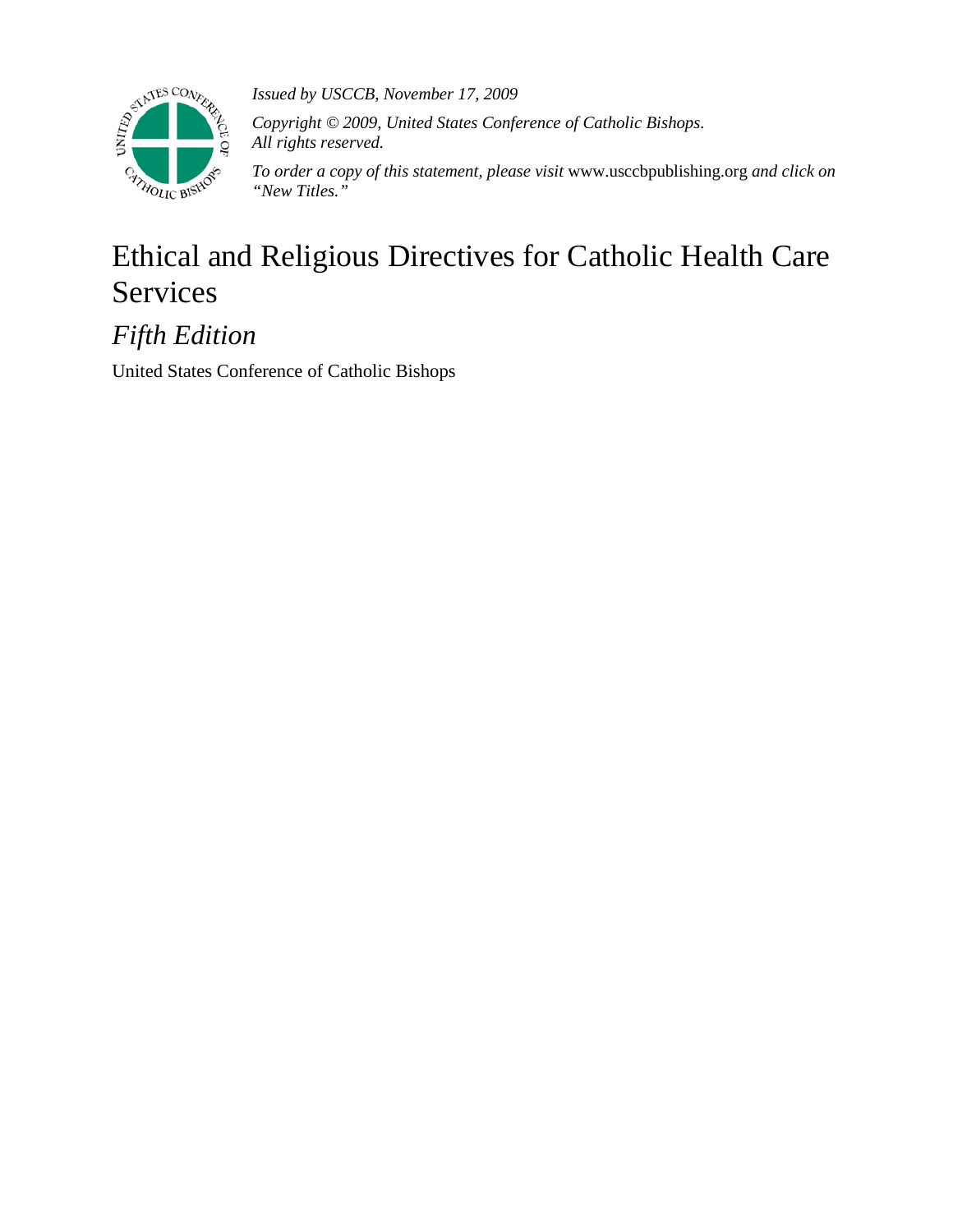# **CONTENTS**

Preamble

General Introduction

Part One: The Social Responsibility of Catholic Health Care Services

Part Two: The Pastoral and Spiritual Responsibility of Catholic Health Care

Part Three: The Professional-Patient Relationship

Part Four: Issues in Care for the Beginning of Life

Part Five: Issues in Care for the Seriously Ill and Dying

Part Six: Forming New Partnerships with Health Care Organizations and Providers Conclusion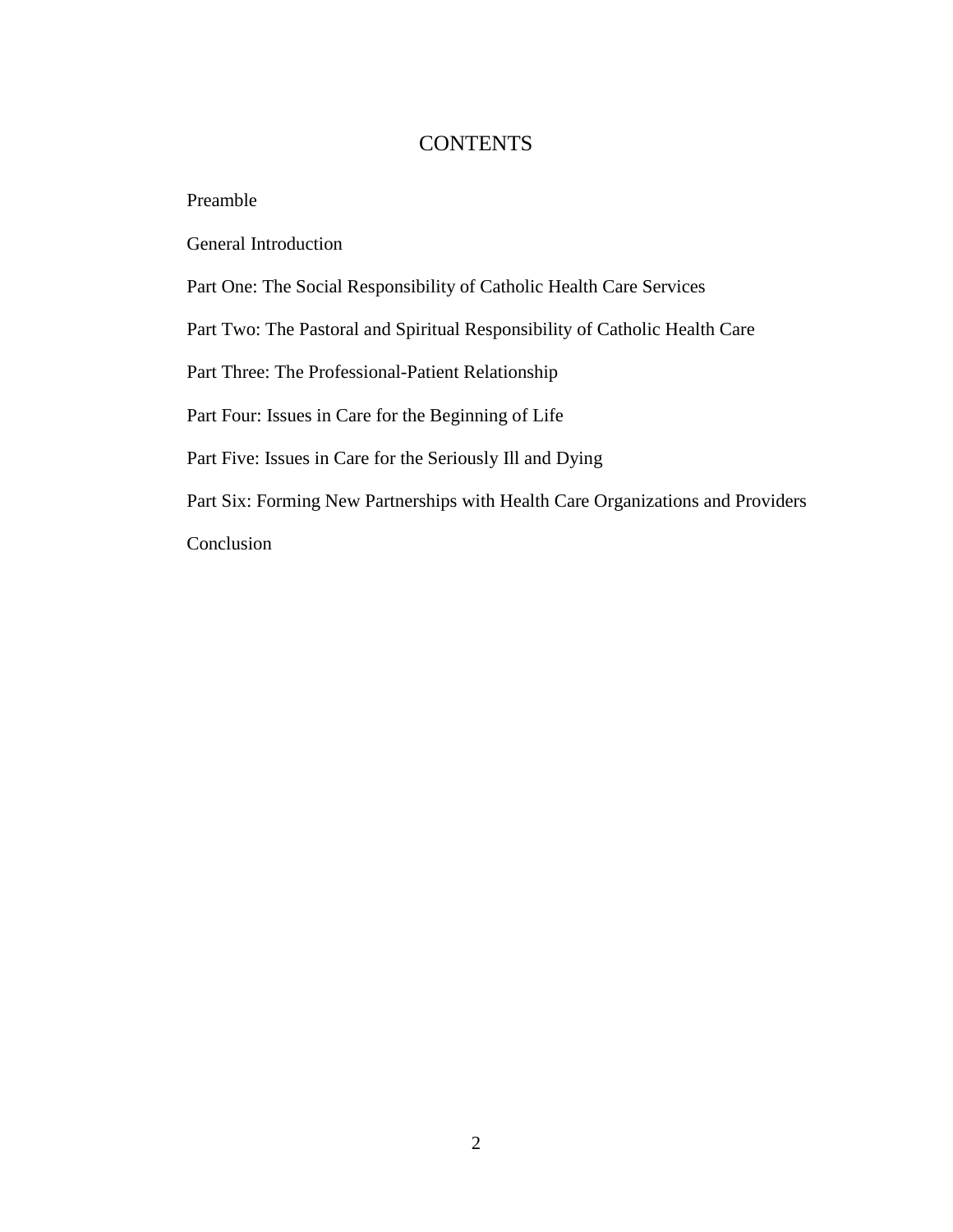# PREAMBLE

Health care in the United States is marked by extraordinary change. Not only is there continuing change in clinical practice due to technological advances, but the health care system in the United States is being challenged by both institutional and social factors as well. At the same time, there are a number of developments within the Catholic Church affecting the ecclesial mission of health care. Among these are significant changes in religious orders and congregations, the increased involvement of lay men and women, a heightened awareness of the Church's social role in the world, and developments in moral theology since the Second Vatican Council. A contemporary understanding of the Catholic health care ministry must take into account the new challenges presented by transitions both in the Church and in American society.

Throughout the centuries, with the aid of other sciences, a body of moral principles has emerged that expresses the Church's teaching on medical and moral matters and has proven to be pertinent and applicable to the ever-changing circumstances of health care and its delivery. In response to today's challenges, these same moral principles of Catholic teaching provide the rationale and direction for this revision of the *Ethical and Religious Directives for Catholic Health Care Services.*

These Directives presuppose our statement *Health and Health Care* published in 1981.<sup>1</sup> There we presented the theological principles that guide the Church's vision of health care, called for all Catholics to share in the healing mission of the Church, expressed our full commitment to the health care ministry, and offered encouragement to all those who are involved in it. Now, with American health care facing even more dramatic changes, we reaffirm the Church's commitment to health care ministry and the distinctive Catholic identity of the Church's institutional health care services.<sup>2</sup> The purpose of these *Ethical and Religious*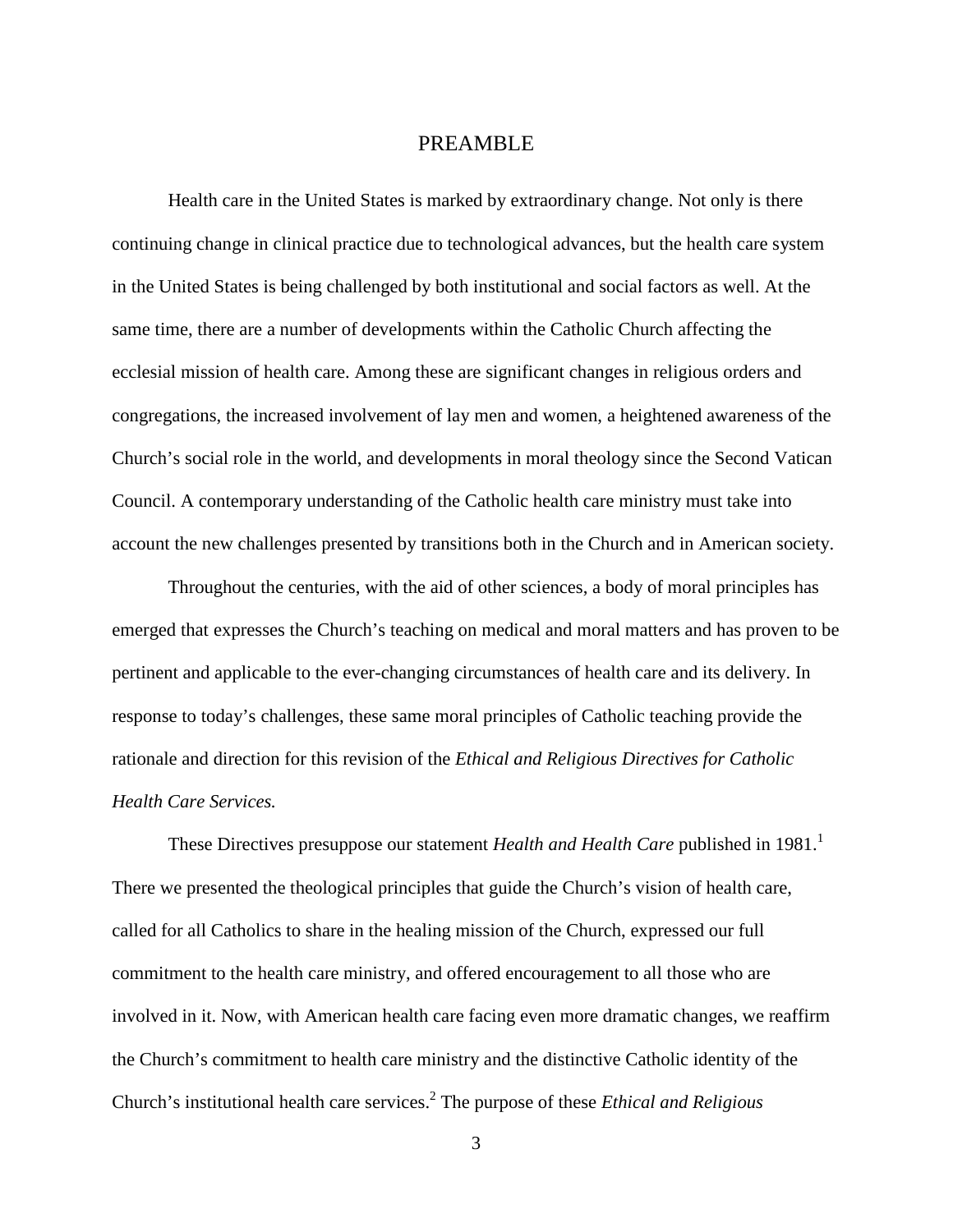*Directives* then is twofold: first, to reaffirm the ethical standards of behavior in health care that flow from the Church's teaching about the dignity of the human person; second, to provide authoritative guidance on certain moral issues that face Catholic health care today.

The *Ethical and Religious Directives* are concerned primarily with institutionally based Catholic health care services. They address the sponsors, trustees, administrators, chaplains, physicians, health care personnel, and patients or residents of these institutions and services. Since they express the Church's moral teaching, these Directives also will be helpful to Catholic professionals engaged in health care services in other settings. The moral teachings that we profess here flow principally from the natural law, understood in the light of the revelation Christ has entrusted to his Church. From this source the Church has derived its understanding of the nature of the human person, of human acts, and of the goals that shape human activity.

The Directives have been refined through an extensive process of consultation with bishops, theologians, sponsors, administrators, physicians, and other health care providers. While providing standards and guidance, the Directives do not cover in detail all of the complex issues that confront Catholic health care today. Moreover, the Directives will be reviewed periodically by the United States Conference of Catholic Bishops (formerly the National Conference of Catholic Bishops), in the light of authoritative church teaching, in order to address new insights from theological and medical research or new requirements of public policy.

The Directives begin with a general introduction that presents a theological basis for the Catholic health care ministry. Each of the six parts that follow is divided into two sections. The first section is in expository form; it serves as an introduction and provides the context in which concrete issues can be discussed from the perspective of the Catholic faith. The second section is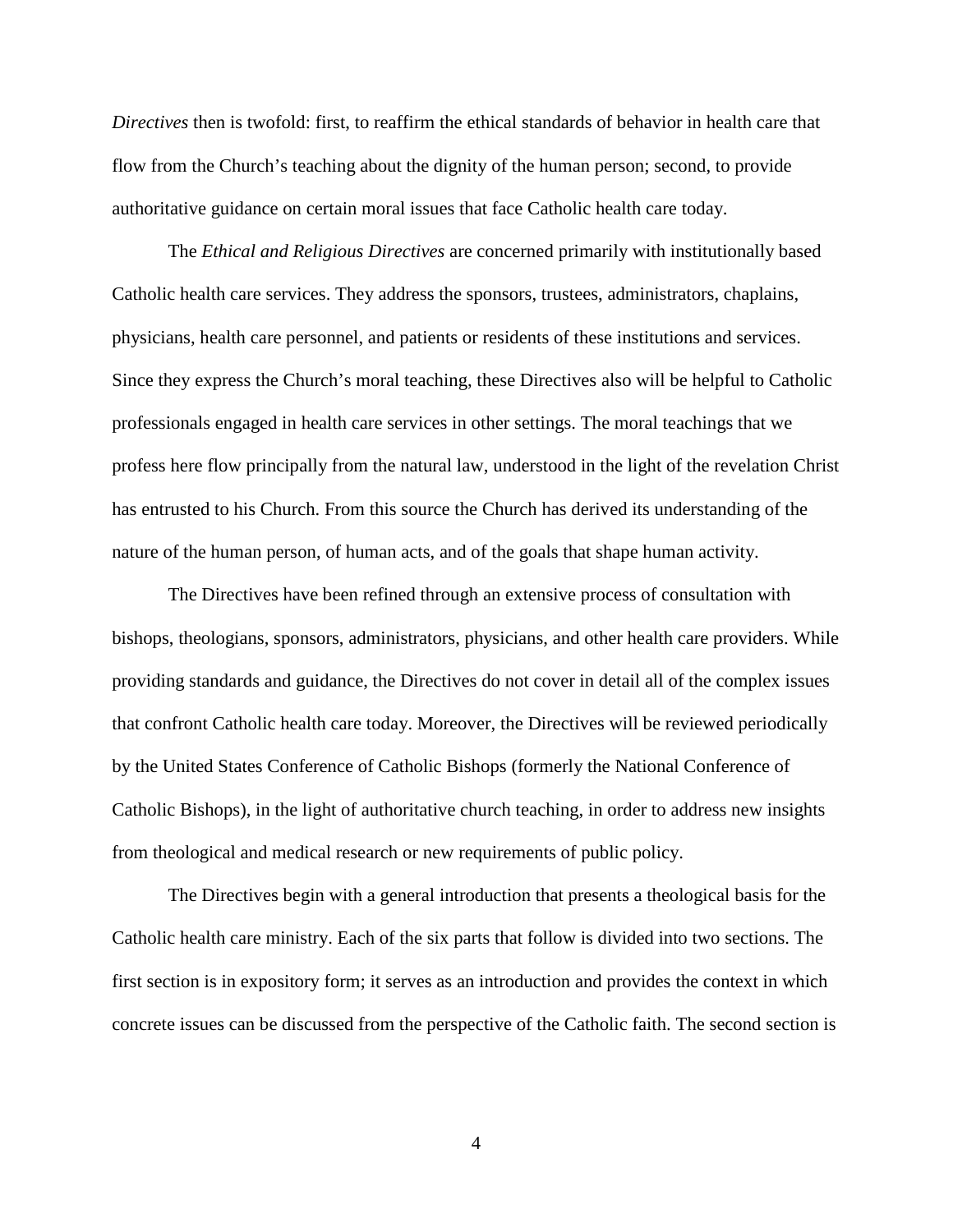in prescriptive form; the directives promote and protect the truths of the Catholic faith as those truths are brought to bear on concrete issues in health care.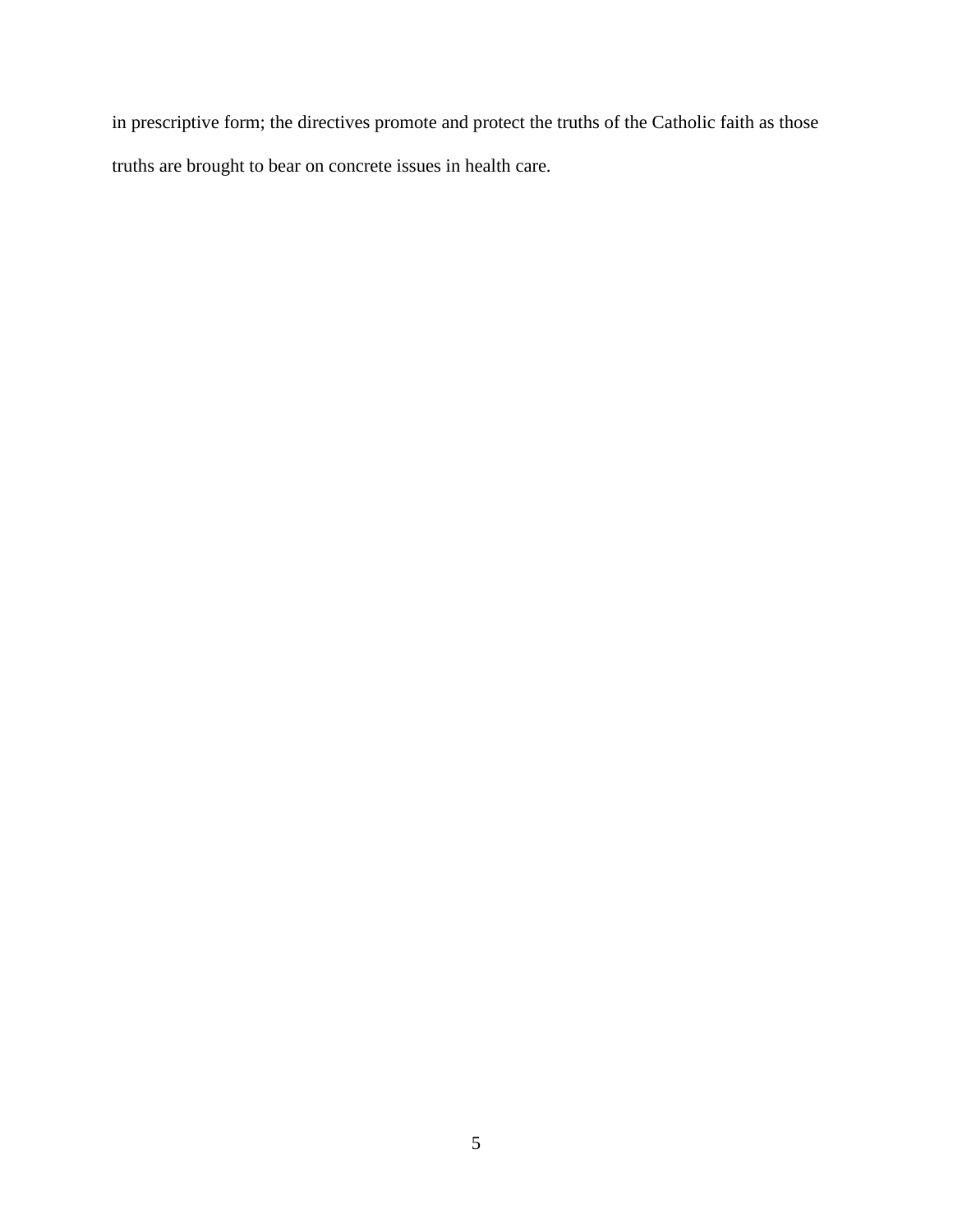## GENERAL INTRODUCTION

The Church has always sought to embody our Savior's concern for the sick. The gospel accounts of Jesus' ministry draw special attention to his acts of healing: he cleansed a man with leprosy (Mt 8:1-4; Mk 1:40-42); he gave sight to two people who were blind (Mt 20:29-34; Mk 10:46-52); he enabled one who was mute to speak (Lk 11:14); he cured a woman who was hemorrhaging (Mt 9:20-22; Mk 5:25-34); and he brought a young girl back to life (Mt 9:18, 23-25; Mk 5:35-42). Indeed, the Gospels are replete with examples of how the Lord cured every kind of ailment and disease (Mt 9:35). In the account of Matthew, Jesus' mission fulfilled the prophecy of Isaiah: "He took away our infirmities and bore our diseases" (Mt 8:17; cf. Is 53:4).

Jesus' healing mission went further than caring only for physical affliction. He touched people at the deepest level of their existence; he sought their physical, mental, and spiritual healing (Jn 6:35, 11:25-27). He "came so that they might have life and have it more abundantly" (Jn 10:10).

The mystery of Christ casts light on every facet of Catholic health care: to see Christian love as the animating principle of health care; to see healing and compassion as a continuation of Christ's mission; to see suffering as a participation in the redemptive power of Christ's passion, death, and resurrection; and to see death, transformed by the resurrection, as an opportunity for a final act of communion with Christ.

For the Christian, our encounter with suffering and death can take on a positive and distinctive meaning through the redemptive power of Jesus' suffering and death. As St. Paul says, we are "always carrying about in the body the dying of Jesus, so that the life of Jesus may also be manifested in our body" (2 Cor 4:10). This truth does not lessen the pain and fear, but gives confidence and grace for bearing suffering rather than being overwhelmed by it. Catholic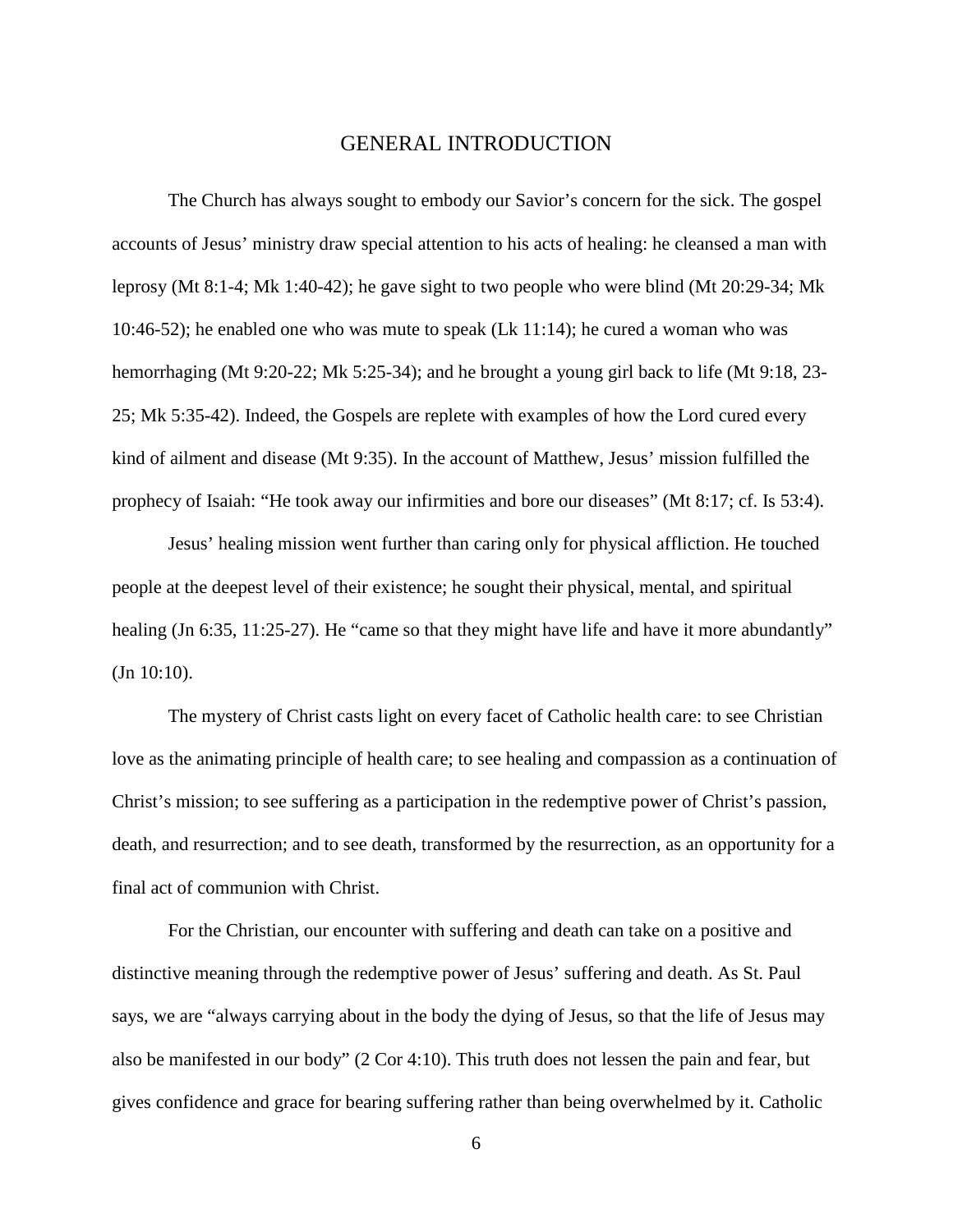health care ministry bears witness to the truth that, for those who are in Christ, suffering and death are the birth pangs of the new creation. "God himself will always be with them [as their God]. He will wipe every tear from their eyes, and there shall be no more death or mourning, wailing or pain, [for] the old order has passed away" (Rev 21:3-4).

In faithful imitation of Jesus Christ, the Church has served the sick, suffering, and dying in various ways throughout history. The zealous service of individuals and communities has provided shelter for the traveler; infirmaries for the sick; and homes for children, adults, and the elderly.<sup>3</sup> In the United States, the many religious communities as well as dioceses that sponsor and staff this country's Catholic health care institutions and services have established an effective Catholic presence in health care. Modeling their efforts on the gospel parable of the Good Samaritan, these communities of women and men have exemplified authentic neighborliness to those in need (Lk 10:25-37). The Church seeks to ensure that the service offered in the past will be continued into the future.

While many religious communities continue their commitment to the health care ministry, lay Catholics increasingly have stepped forward to collaborate in this ministry. Inspired by the example of Christ and mandated by the Second Vatican Council, lay faithful are invited to a broader and more intense field of ministries than in the past.<sup>4</sup> By virtue of their Baptism, lay faithful are called to participate actively in the Church's life and mission.<sup>5</sup> Their participation and leadership in the health care ministry, through new forms of sponsorship and governance of institutional Catholic health care, are essential for the Church to continue her ministry of healing and compassion. They are joined in the Church's health care mission by many men and women who are not Catholic.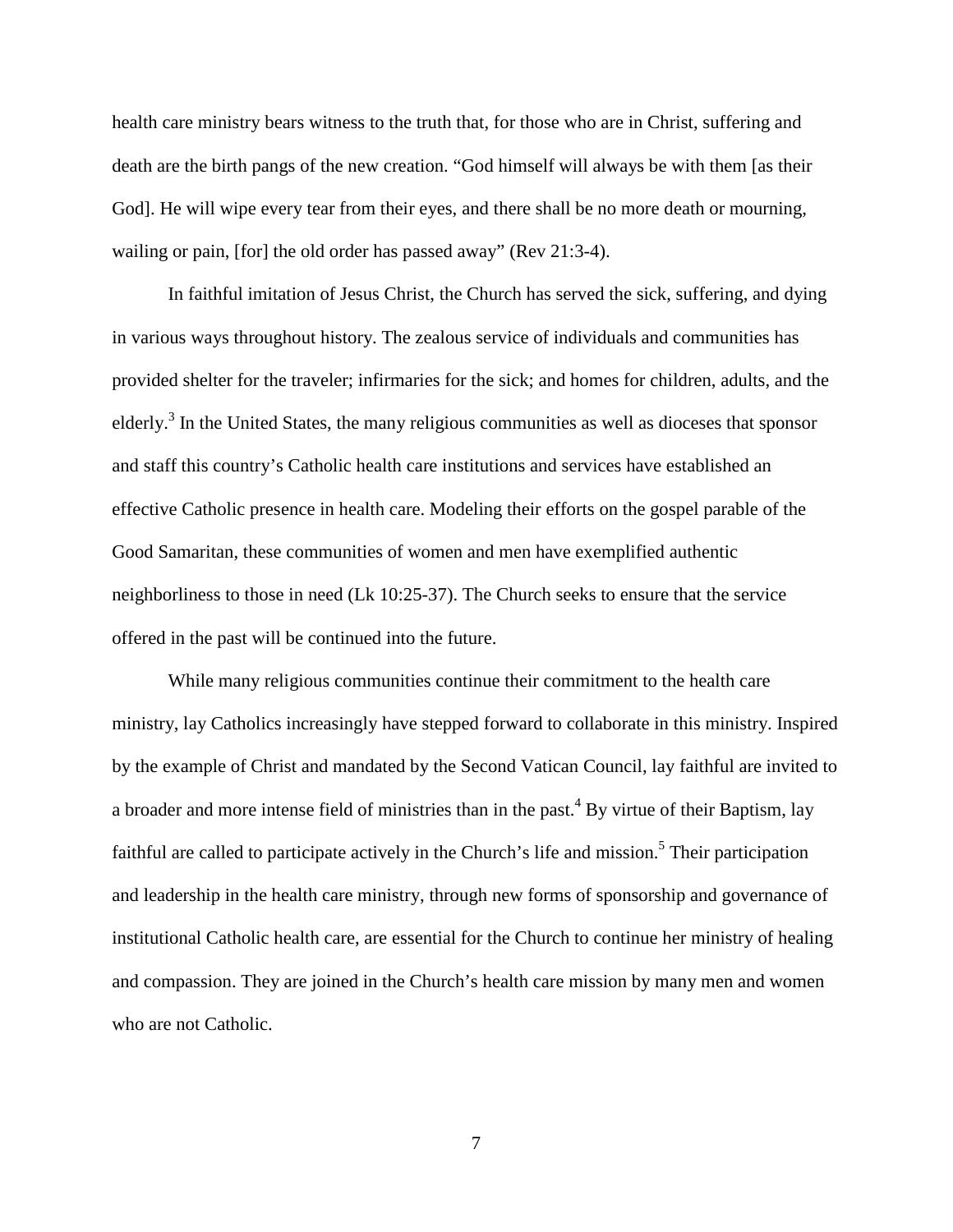Catholic health care expresses the healing ministry of Christ in a specific way within the local church. Here the diocesan bishop exercises responsibilities that are rooted in his office as pastor, teacher, and priest. As the center of unity in the diocese and coordinator of ministries in the local church, the diocesan bishop fosters the mission of Catholic health care in a way that promotes collaboration among health care leaders, providers, medical professionals, theologians, and other specialists. As pastor, the diocesan bishop is in a unique position to encourage the faithful to greater responsibility in the healing ministry of the Church. As teacher, the diocesan bishop ensures the moral and religious identity of the health care ministry in whatever setting it is carried out in the diocese. As priest, the diocesan bishop oversees the sacramental care of the sick. These responsibilities will require that Catholic health care providers and the diocesan bishop engage in ongoing communication on ethical and pastoral matters that require his attention.

In a time of new medical discoveries, rapid technological developments, and social change, what is new can either be an opportunity for genuine advancement in human culture, or it can lead to policies and actions that are contrary to the true dignity and vocation of the human person. In consultation with medical professionals, church leaders review these developments, judge them according to the principles of right reason and the ultimate standard of revealed truth, and offer authoritative teaching and guidance about the moral and pastoral responsibilities entailed by the Christian faith.<sup>6</sup> While the Church cannot furnish a ready answer to every moral dilemma, there are many questions about which she provides normative guidance and direction. In the absence of a determination by the magisterium, but never contrary to church teaching, the guidance of approved authors can offer appropriate guidance for ethical decision making.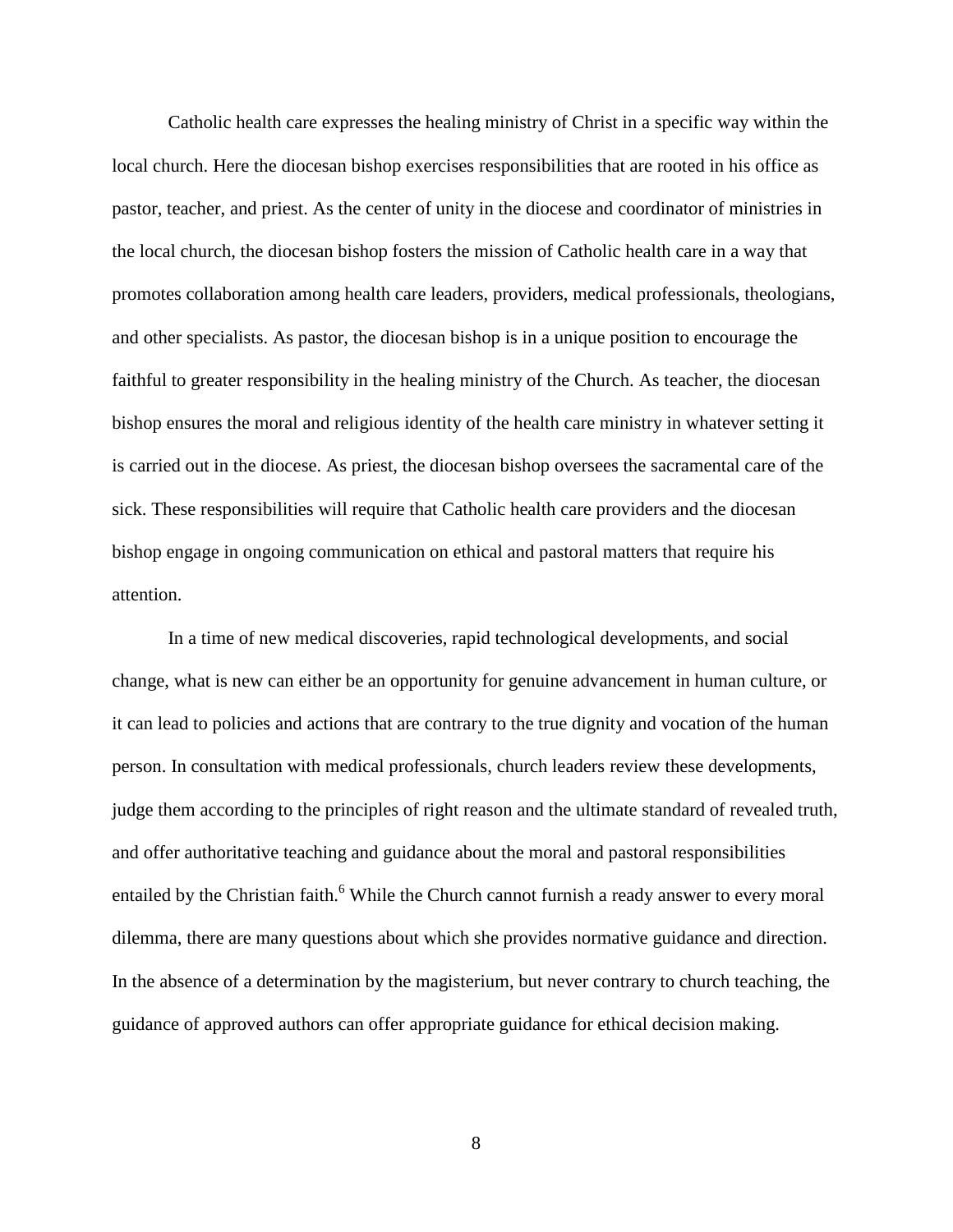Created in God's image and likeness, the human family shares in the dominion that Christ manifested in his healing ministry. This sharing involves a stewardship over all material creation (Gn 1:26) that should neither abuse nor squander nature's resources. Through science the human race comes to understand God's wonderful work; and through technology it must conserve, protect, and perfect nature in harmony with God's purposes. Health care professionals pursue a special vocation to share in carrying forth God's life-giving and healing work.

The dialogue between medical science and Christian faith has for its primary purpose the common good of all human persons. It presupposes that science and faith do not contradict each other. Both are grounded in respect for truth and freedom. As new knowledge and new technologies expand, each person must form a correct conscience based on the moral norms for proper health care.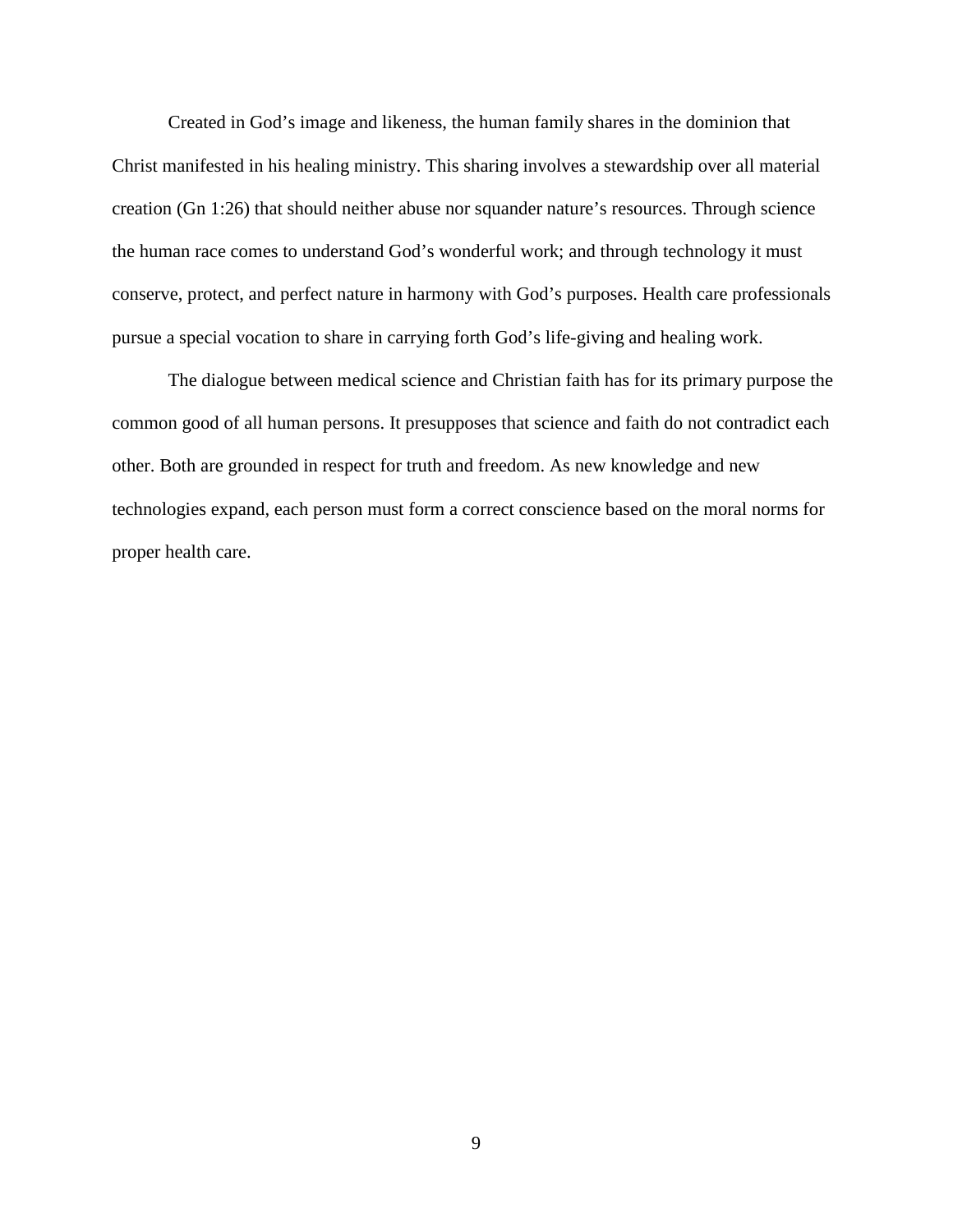# PART ONE

## **The Social Responsibility of Catholic Health Care Services**

#### **Introduction**

Their embrace of Christ's healing mission has led institutionally based Catholic health care services in the United States to become an integral part of the nation's health care system. Today, this complex health care system confronts a range of economic, technological, social, and moral challenges. The response of Catholic health care institutions and services to these challenges is guided by normative principles that inform the Church's healing ministry.

First, Catholic health care ministry is rooted in a commitment to promote and defend human dignity; this is the foundation of its concern to respect the sacredness of every human life from the moment of conception until death. The first right of the human person, the right to life, entails a right to the means for the proper development of life, such as adequate health care.<sup>7</sup>

Second, the biblical mandate to care for the poor requires us to express this in concrete action at all levels of Catholic health care. This mandate prompts us to work to ensure that our country's health care delivery system provides adequate health care for the poor. In Catholic institutions, particular attention should be given to the health care needs of the poor, the uninsured, and the underinsured.<sup>8</sup>

Third, Catholic health care ministry seeks to contribute to the common good. The common good is realized when economic, political, and social conditions ensure protection for the fundamental rights of all individuals and enable all to fulfill their common purpose and reach their common goals.<sup>9</sup>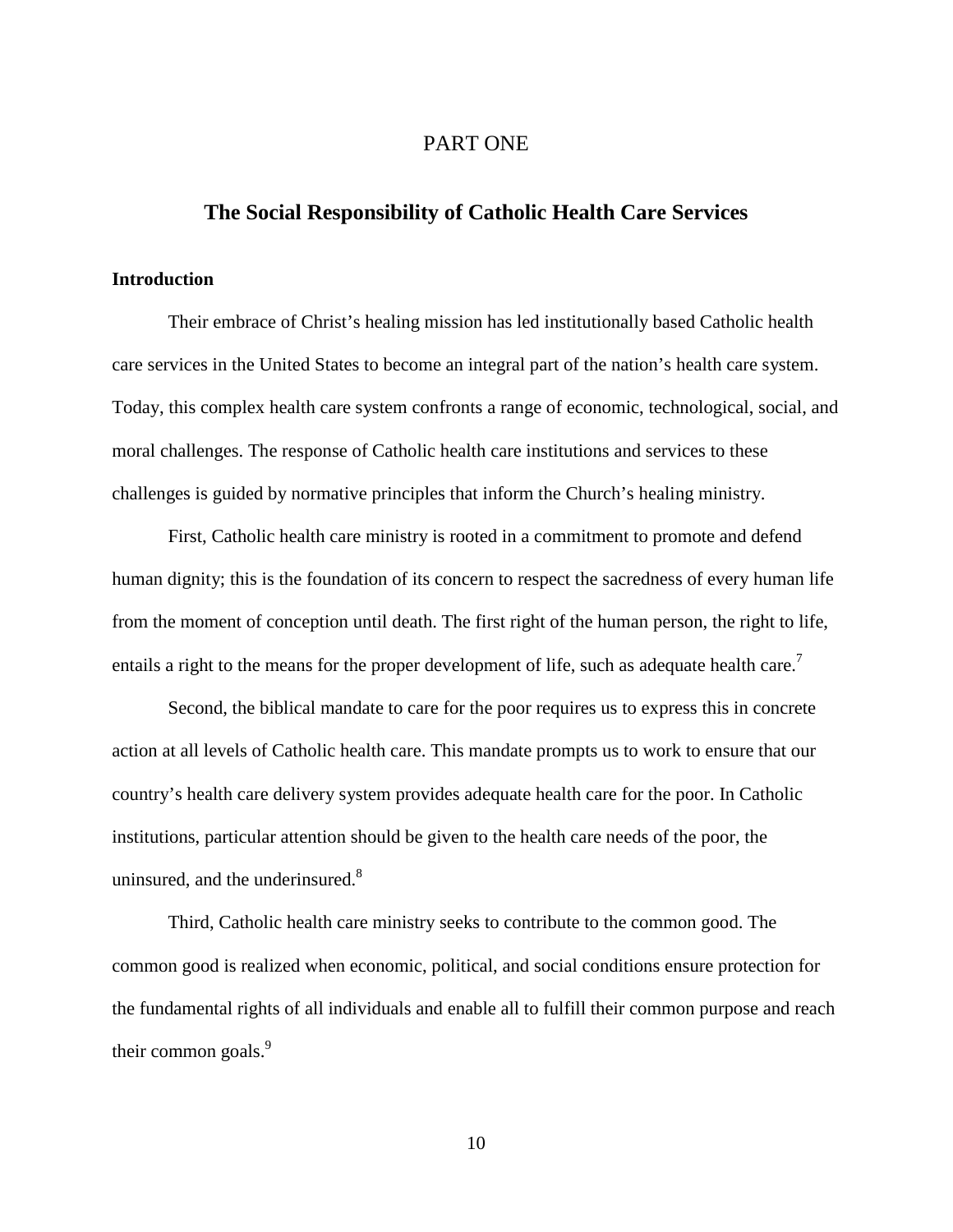Fourth, Catholic health care ministry exercises responsible stewardship of available health care resources. A just health care system will be concerned both with promoting equity of care—to assure that the right of each person to basic health care is respected—and with promoting the good health of all in the community. The responsible stewardship of health care resources can be accomplished best in dialogue with people from all levels of society, in accordance with the principle of subsidiarity and with respect for the moral principles that guide institutions and persons.

Fifth, within a pluralistic society, Catholic health care services will encounter requests for medical procedures contrary to the moral teachings of the Church. Catholic health care does not offend the rights of individual conscience by refusing to provide or permit medical procedures that are judged morally wrong by the teaching authority of the Church.

## **Directives**

1. A Catholic institutional health care service is a community that provides health care to those in need of it. This service must be animated by the Gospel of Jesus Christ and guided by the moral tradition of the Church.

2. Catholic health care should be marked by a spirit of mutual respect among caregivers that disposes them to deal with those it serves and their families with the compassion of Christ, sensitive to their vulnerability at a time of special need.

3. In accord with its mission, Catholic health care should distinguish itself by service to and advocacy for those people whose social condition puts them at the margins of our society and makes them particularly vulnerable to discrimination: the poor; the uninsured and the underinsured; children and the unborn; single parents; the elderly; those with incurable diseases and chemical dependencies; racial minorities; immigrants and refugees. In particular, the person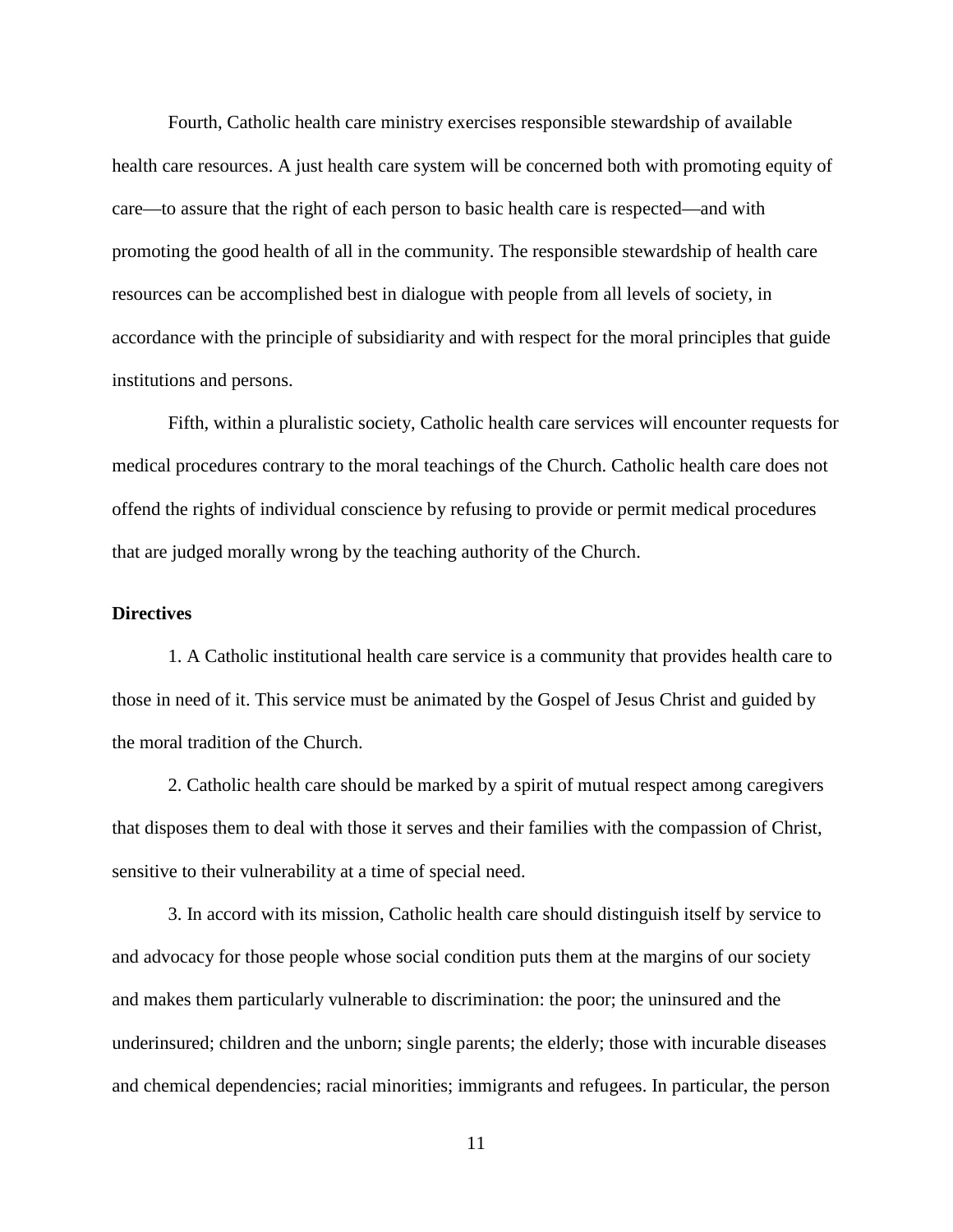with mental or physical disabilities, regardless of the cause or severity, must be treated as a unique person of incomparable worth, with the same right to life and to adequate health care as all other persons.

4. A Catholic health care institution, especially a teaching hospital, will promote medical research consistent with its mission of providing health care and with concern for the responsible stewardship of health care resources. Such medical research must adhere to Catholic moral principles.

5. Catholic health care services must adopt these Directives as policy, require adherence to them within the institution as a condition for medical privileges and employment, and provide appropriate instruction regarding the Directives for administration, medical and nursing staff, and other personnel.

6. A Catholic health care organization should be a responsible steward of the health care resources available to it. Collaboration with other health care providers, in ways that do not compromise Catholic social and moral teaching, can be an effective means of such stewardship. $10$ 

7. A Catholic health care institution must treat its employees respectfully and justly. This responsibility includes: equal employment opportunities for anyone qualified for the task, irrespective of a person's race, sex, age, national origin, or disability; a workplace that promotes employee participation; a work environment that ensures employee safety and well-being; just compensation and benefits; and recognition of the rights of employees to organize and bargain collectively without prejudice to the common good.

8. Catholic health care institutions have a unique relationship to both the Church and the wider community they serve. Because of the ecclesial nature of this relationship, the relevant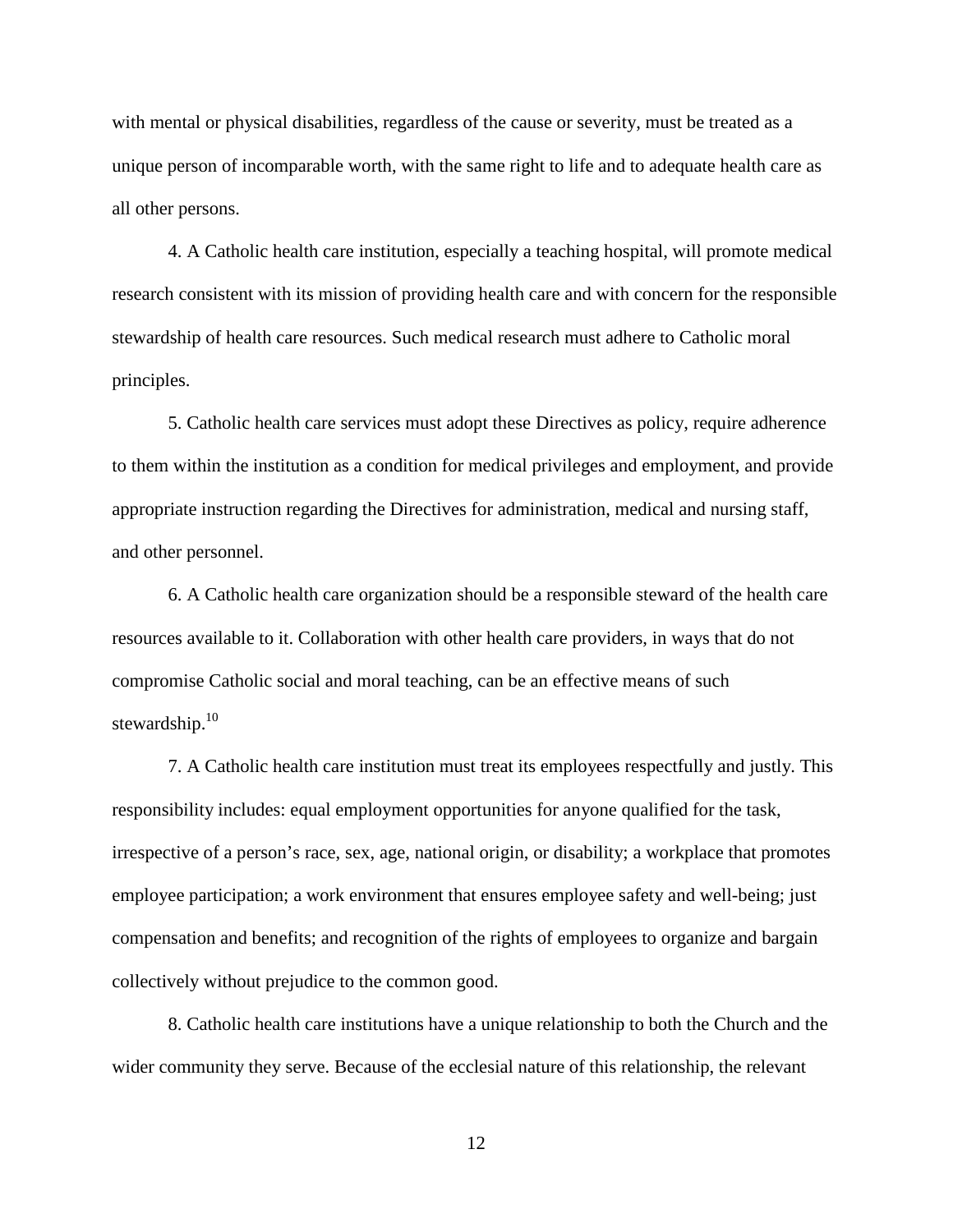requirements of canon law will be observed with regard to the foundation of a new Catholic health care institution; the substantial revision of the mission of an institution; and the sale, sponsorship transfer, or closure of an existing institution.

9. Employees of a Catholic health care institution must respect and uphold the religious mission of the institution and adhere to these Directives. They should maintain professional standards and promote the institution's commitment to human dignity and the common good.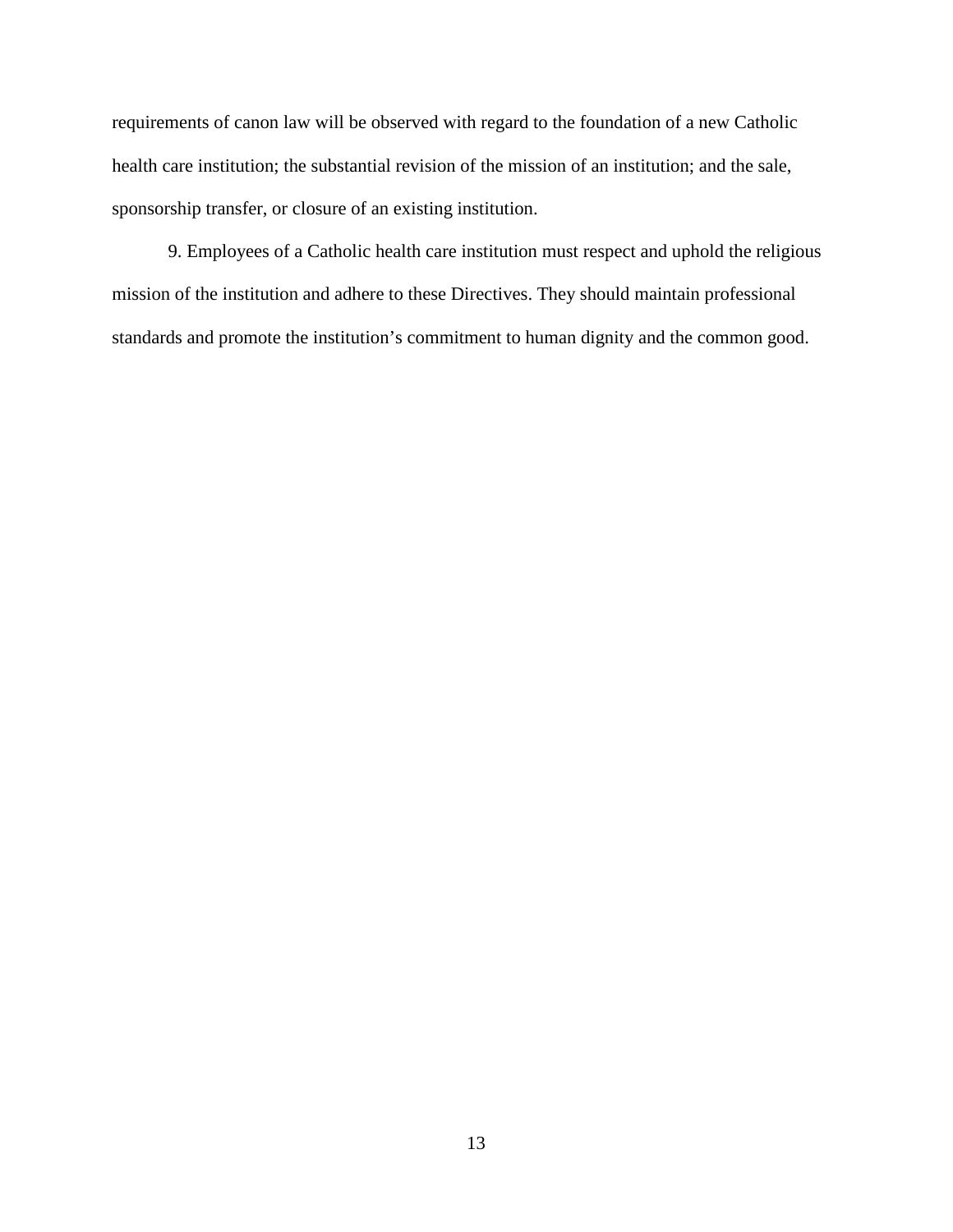# PART TWO

# **The Pastoral and Spiritual Responsibility of Catholic Health Care**

## **Introduction**

The dignity of human life flows from creation in the image of God (Gn 1:26), from redemption by Jesus Christ (Eph 1:10; 1 Tm 2:4-6), and from our common destiny to share a life with God beyond all corruption (1 Cor 15:42-57). Catholic health care has the responsibility to treat those in need in a way that respects the human dignity and eternal destiny of all. The words of Christ have provided inspiration for Catholic health care: "I was ill and you cared for me" (Mt 25:36). The care provided assists those in need to experience their own dignity and value, especially when these are obscured by the burdens of illness or the anxiety of imminent death.

Since a Catholic health care institution is a community of healing and compassion, the care offered is not limited to the treatment of a disease or bodily ailment but embraces the physical, psychological, social, and spiritual dimensions of the human person. The medical expertise offered through Catholic health care is combined with other forms of care to promote health and relieve human suffering. For this reason, Catholic health care extends to the spiritual nature of the person. "Without health of the spirit, high technology focused strictly on the body offers limited hope for healing the whole person."11 Directed to spiritual needs that are often appreciated more deeply during times of illness, pastoral care is an integral part of Catholic health care. Pastoral care encompasses the full range of spiritual services, including a listening presence; help in dealing with powerlessness, pain, and alienation; and assistance in recognizing and responding to God's will with greater joy and peace. It should be acknowledged, of course, that technological advances in medicine have reduced the length of hospital stays dramatically. It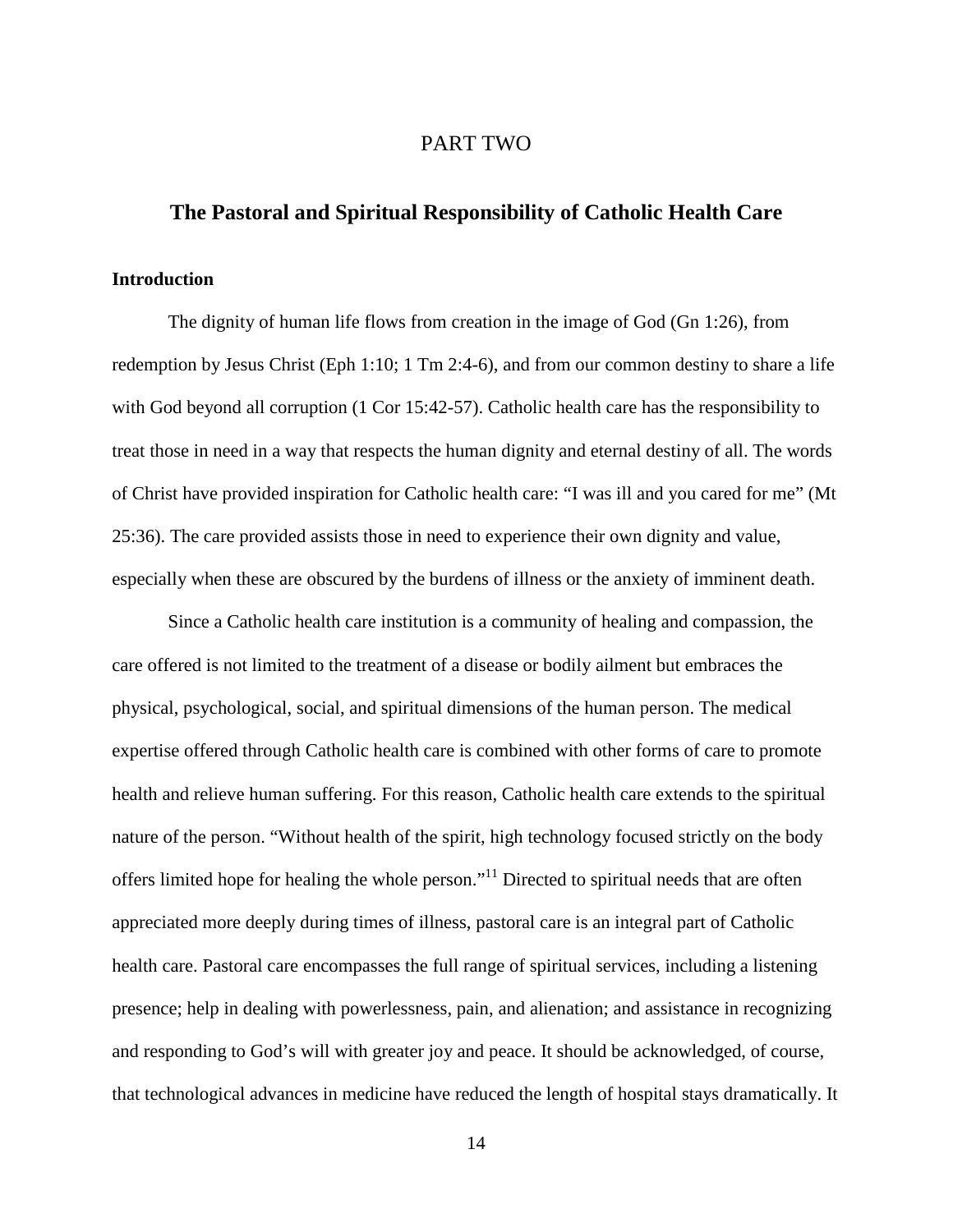follows, therefore, that the pastoral care of patients, especially administration of the sacraments, will be provided more often than not at the parish level, both before and after one's hospitalization. For this reason, it is essential that there be very cordial and cooperative relationships between the personnel of pastoral care departments and the local clergy and ministers of care.

Priests, deacons, religious, and laity exercise diverse but complementary roles in this pastoral care. Since many areas of pastoral care call upon the creative response of these pastoral caregivers to the particular needs of patients or residents, the following directives address only a limited number of specific pastoral activities.

### **Directives**

10. A Catholic health care organization should provide pastoral care to minister to the religious and spiritual needs of all those it serves. Pastoral care personnel—clergy, religious, and lay alike—should have appropriate professional preparation, including an understanding of these Directives.

11. Pastoral care personnel should work in close collaboration with local parishes and community clergy. Appropriate pastoral services and/or referrals should be available to all in keeping with their religious beliefs or affiliation.

12. For Catholic patients or residents, provision for the sacraments is an especially important part of Catholic health care ministry. Every effort should be made to have priests assigned to hospitals and health care institutions to celebrate the Eucharist and provide the sacraments to patients and staff.

13. Particular care should be taken to provide and to publicize opportunities for patients or residents to receive the sacrament of Penance.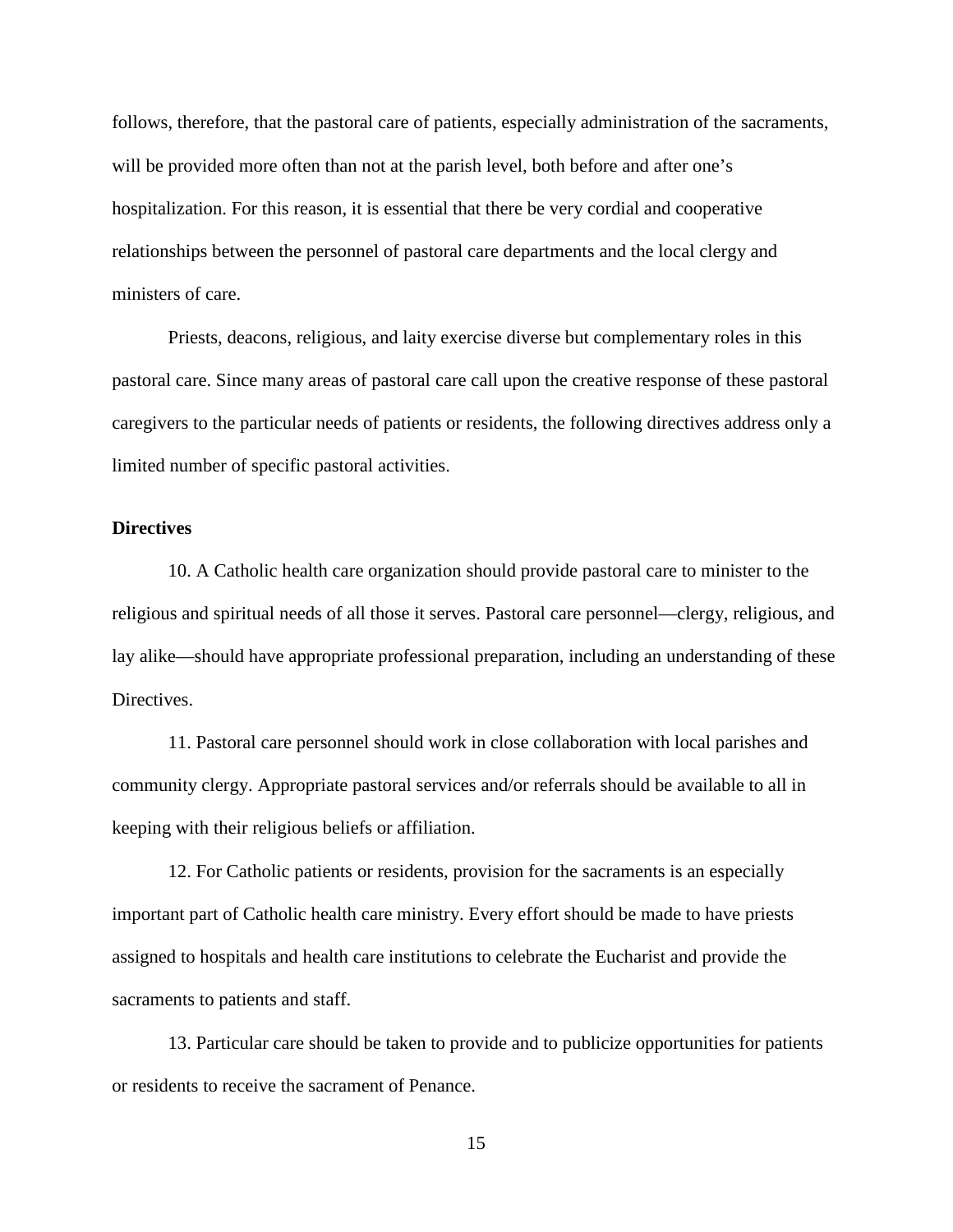14. Properly prepared lay Catholics can be appointed to serve as extraordinary ministers of Holy Communion, in accordance with canon law and the policies of the local diocese. They should assist pastoral care personnel—clergy, religious, and laity—by providing supportive visits, advising patients regarding the availability of priests for the sacrament of Penance, and distributing Holy Communion to the faithful who request it.

15. Responsive to a patient's desires and condition, all involved in pastoral care should facilitate the availability of priests to provide the sacrament of Anointing of the Sick, recognizing that through this sacrament Christ provides grace and support to those who are seriously ill or weakened by advanced age. Normally, the sacrament is celebrated when the sick person is fully conscious. It may be conferred upon the sick who have lost consciousness or the use of reason, if there is reason to believe that they would have asked for the sacrament while in control of their faculties.

16. All Catholics who are capable of receiving Communion should receive Viaticum when they are in danger of death, while still in full possession of their faculties.<sup>12</sup>

17. Except in cases of emergency (i.e., danger of death), any request for Baptism made by adults or for infants should be referred to the chaplain of the institution. Newly born infants in danger of death, including those miscarried, should be baptized if this is possible.<sup>13</sup> In case of emergency, if a priest or a deacon is not available, anyone can validly baptize.<sup>14</sup> In the case of emergency Baptism, the chaplain or the director of pastoral care is to be notified.

18. When a Catholic who has been baptized but not yet confirmed is in danger of death, any priest may confirm the person. $15$ 

19. A record of the conferral of Baptism or Confirmation should be sent to the parish in which the institution is located and posted in its baptism/confirmation registers.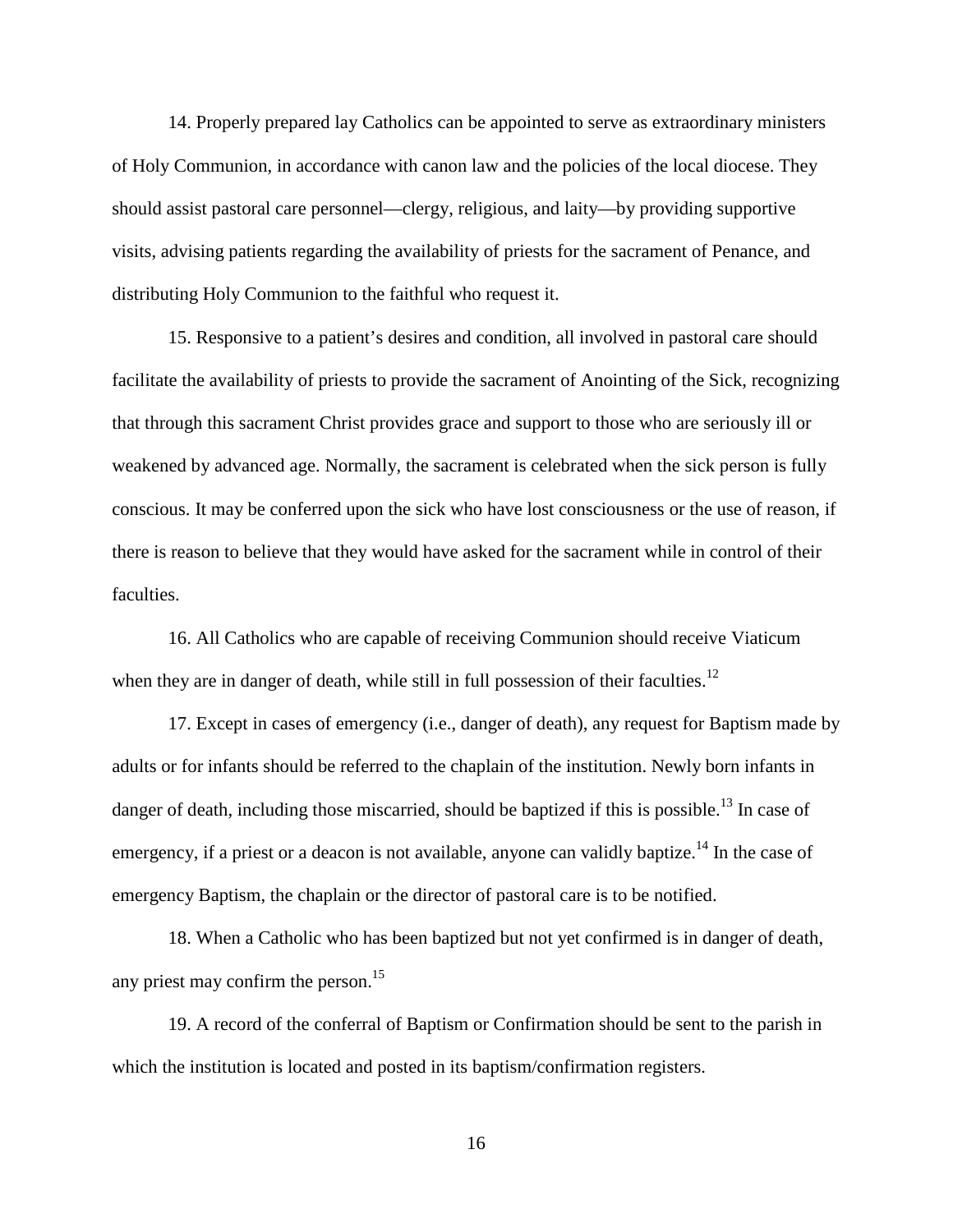20. Catholic discipline generally reserves the reception of the sacraments to Catholics. In accord with canon 844, §3, Catholic ministers may administer the sacraments of Eucharist, Penance, and Anointing of the Sick to members of the oriental churches that do not have full communion with the Catholic Church, or of other churches that in the judgment of the Holy See are in the same condition as the oriental churches, if such persons ask for the sacraments on their own and are properly disposed.

With regard to other Christians not in full communion with the Catholic Church, when the danger of death or other grave necessity is present, the four conditions of canon 844, §4, also must be present, namely, they cannot approach a minister of their own community; they ask for the sacraments on their own; they manifest Catholic faith in these sacraments; and they are properly disposed. The diocesan bishop has the responsibility to oversee this pastoral practice.

21. The appointment of priests and deacons to the pastoral care staff of a Catholic institution must have the explicit approval or confirmation of the local bishop in collaboration with the administration of the institution. The appointment of the director of the pastoral care staff should be made in consultation with the diocesan bishop.

22. For the sake of appropriate ecumenical and interfaith relations, a diocesan policy should be developed with regard to the appointment of non-Catholic members to the pastoral care staff of a Catholic health care institution. The director of pastoral care at a Catholic institution should be a Catholic; any exception to this norm should be approved by the diocesan bishop.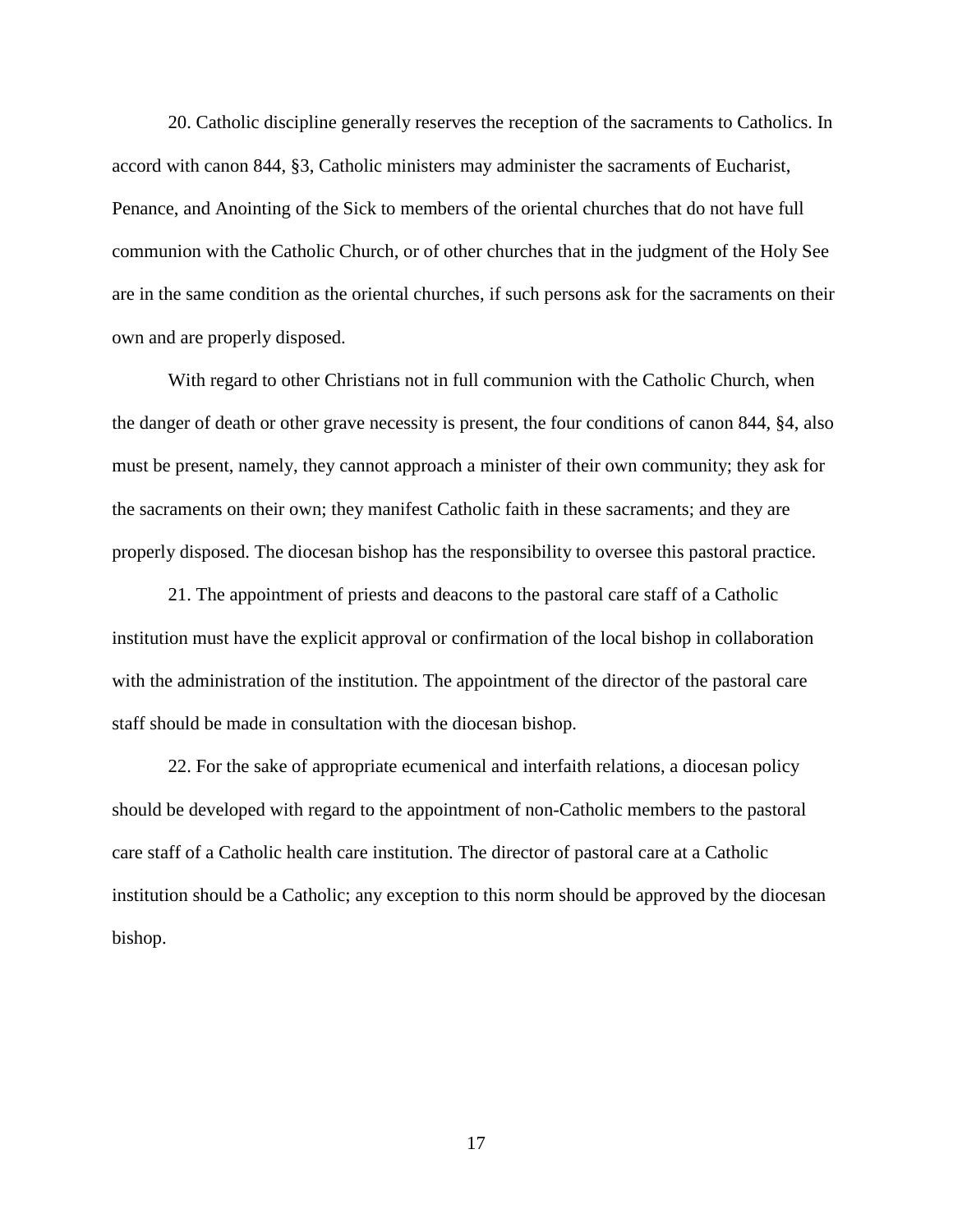# PART THREE

## **The Professional-Patient Relationship**

## **Introduction**

A person in need of health care and the professional health care provider who accepts that person as a patient enter into a relationship that requires, among other things, mutual respect, trust, honesty, and appropriate confidentiality. The resulting free exchange of information must avoid manipulation, intimidation, or condescension. Such a relationship enables the patient to disclose personal information needed for effective care and permits the health care provider to use his or her professional competence most effectively to maintain or restore the patient's health. Neither the health care professional nor the patient acts independently of the other; both participate in the healing process.

Today, a patient often receives health care from a team of providers, especially in the setting of the modern acute-care hospital. But the resulting multiplication of relationships does not alter the personal character of the interaction between health care providers and the patient. The relationship of the person seeking health care and the professionals providing that care is an important part of the foundation on which diagnosis and care are provided. Diagnosis and care, therefore, entail a series of decisions with ethical as well as medical dimensions. The health care professional has the knowledge and experience to pursue the goals of healing, the maintenance of health, and the compassionate care of the dying, taking into account the patient's convictions and spiritual needs, and the moral responsibilities of all concerned. The person in need of health care depends on the skill of the health care provider to assist in preserving life and promoting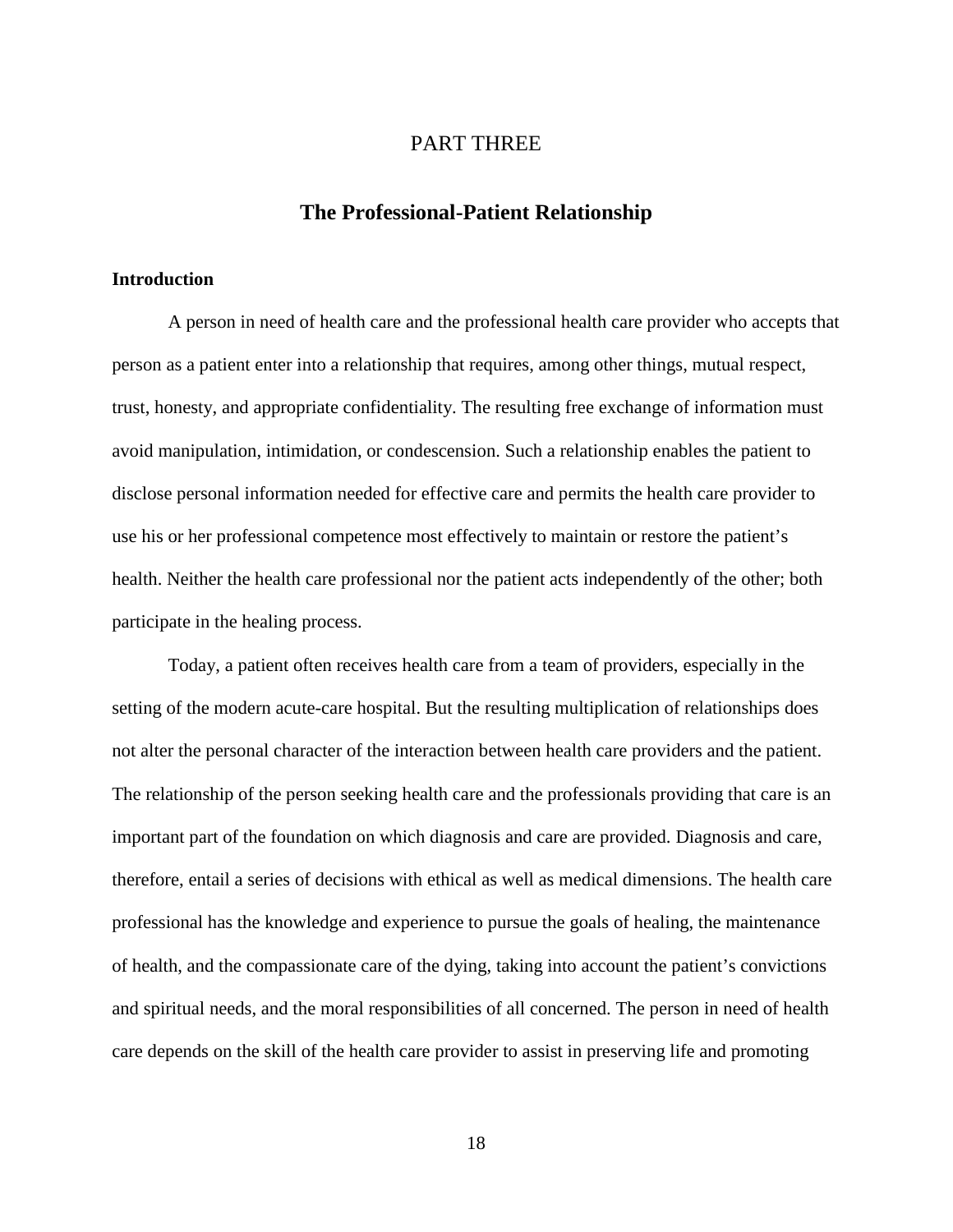health of body, mind, and spirit. The patient, in turn, has a responsibility to use these physical and mental resources in the service of moral and spiritual goals to the best of his or her ability.

When the health care professional and the patient use institutional Catholic health care, they also accept its public commitment to the Church's understanding of and witness to the dignity of the human person. The Church's moral teaching on health care nurtures a truly interpersonal professional-patient relationship. This professional-patient relationship is never separated, then, from the Catholic identity of the health care institution. The faith that inspires Catholic health care guides medical decisions in ways that fully respect the dignity of the person and the relationship with the health care professional.

## **Directives**

23. The inherent dignity of the human person must be respected and protected regardless of the nature of the person's health problem or social status. The respect for human dignity extends to all persons who are served by Catholic health care.

24. In compliance with federal law, a Catholic health care institution will make available to patients information about their rights, under the laws of their state, to make an advance directive for their medical treatment. The institution, however, will not honor an advance directive that is contrary to Catholic teaching. If the advance directive conflicts with Catholic teaching, an explanation should be provided as to why the directive cannot be honored.

25. Each person may identify in advance a representative to make health care decisions as his or her surrogate in the event that the person loses the capacity to make health care decisions. Decisions by the designated surrogate should be faithful to Catholic moral principles and to the person's intentions and values, or if the person's intentions are unknown, to the person's best interests. In the event that an advance directive is not executed, those who are in a position to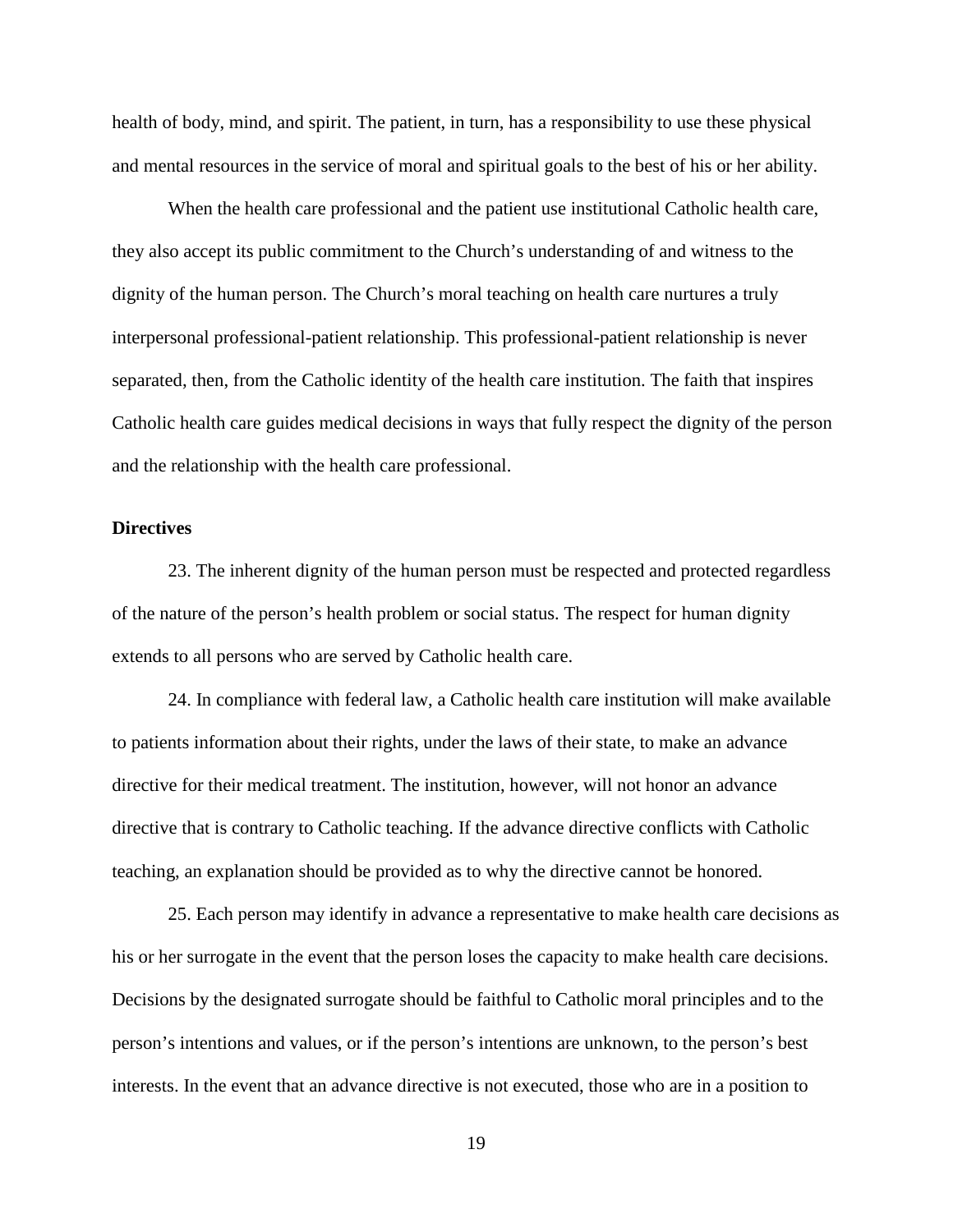know best the patient's wishes—usually family members and loved ones—should participate in the treatment decisions for the person who has lost the capacity to make health care decisions.

26. The free and informed consent of the person or the person's surrogate is required for medical treatments and procedures, except in an emergency situation when consent cannot be obtained and there is no indication that the patient would refuse consent to the treatment.

27. Free and informed consent requires that the person or the person's surrogate receive all reasonable information about the essential nature of the proposed treatment and its benefits; its risks, side-effects, consequences, and cost; and any reasonable and morally legitimate alternatives, including no treatment at all.

28. Each person or the person's surrogate should have access to medical and moral information and counseling so as to be able to form his or her conscience. The free and informed health care decision of the person or the person's surrogate is to be followed so long as it does not contradict Catholic principles.

29. All persons served by Catholic health care have the right and duty to protect and preserve their bodily and functional integrity.<sup>16</sup> The functional integrity of the person may be sacrificed to maintain the health or life of the person when no other morally permissible means is available.17

30. The transplantation of organs from living donors is morally permissible when such a donation will not sacrifice or seriously impair any essential bodily function and the anticipated benefit to the recipient is proportionate to the harm done to the donor. Furthermore, the freedom of the prospective donor must be respected, and economic advantages should not accrue to the donor.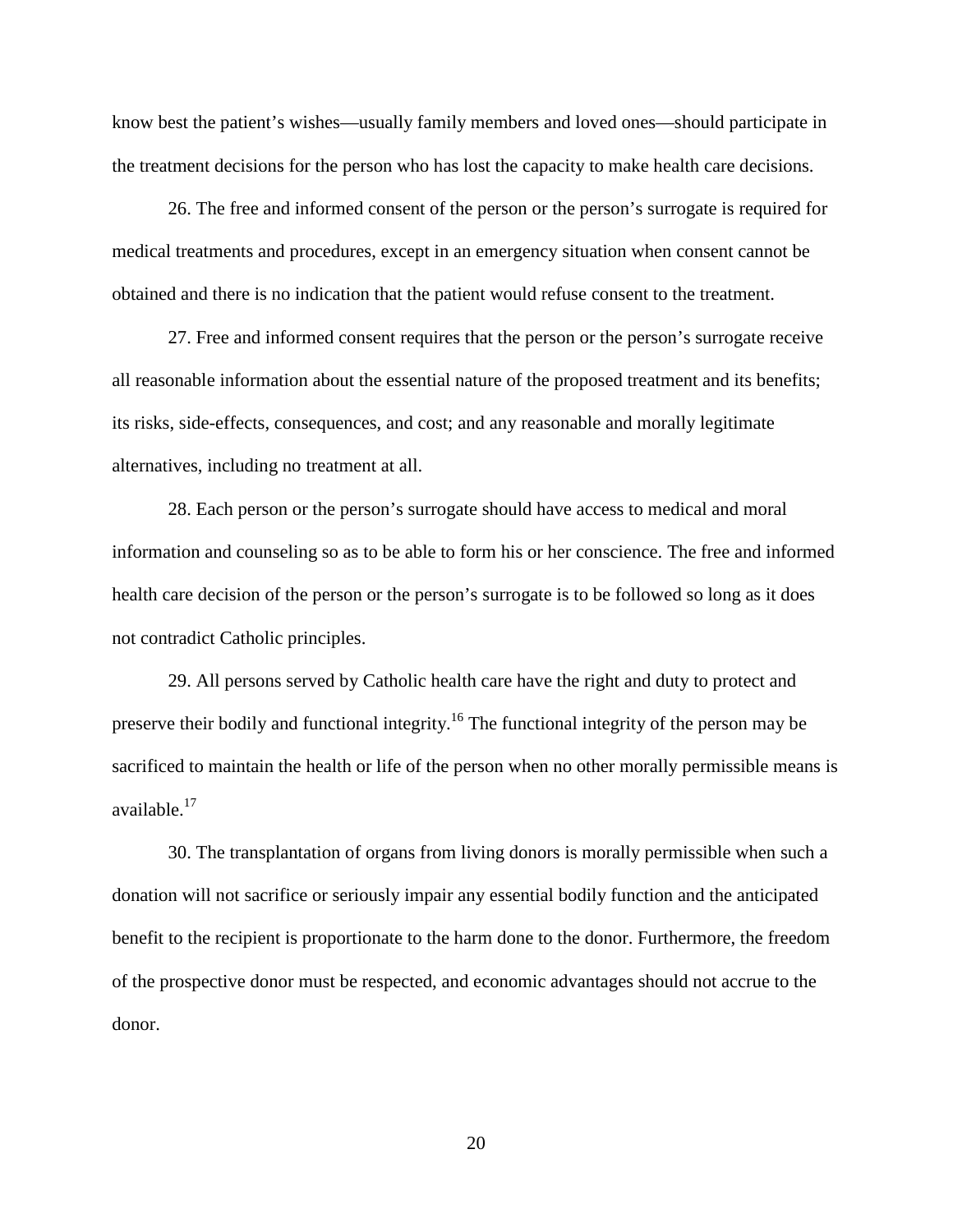31. No one should be the subject of medical or genetic experimentation, even if it is therapeutic, unless the person or surrogate first has given free and informed consent. In instances of nontherapeutic experimentation, the surrogate can give this consent only if the experiment entails no significant risk to the person's well-being. Moreover, the greater the person's incompetency and vulnerability, the greater the reasons must be to perform any medical experimentation, especially nontherapeutic.

32. While every person is obliged to use ordinary means to preserve his or her health, no person should be obliged to submit to a health care procedure that the person has judged, with a free and informed conscience, not to provide a reasonable hope of benefit without imposing excessive risks and burdens on the patient or excessive expense to family or community.<sup>18</sup>

33. The well-being of the whole person must be taken into account in deciding about any therapeutic intervention or use of technology. Therapeutic procedures that are likely to cause harm or undesirable side-effects can be justified only by a proportionate benefit to the patient.

34. Health care providers are to respect each person's privacy and confidentiality regarding information related to the person's diagnosis, treatment, and care.

35. Health care professionals should be educated to recognize the symptoms of abuse and violence and are obliged to report cases of abuse to the proper authorities in accordance with local statutes.

36. Compassionate and understanding care should be given to a person who is the victim of sexual assault. Health care providers should cooperate with law enforcement officials and offer the person psychological and spiritual support as well as accurate medical information. A female who has been raped should be able to defend herself against a potential conception from the sexual assault. If, after appropriate testing, there is no evidence that conception has occurred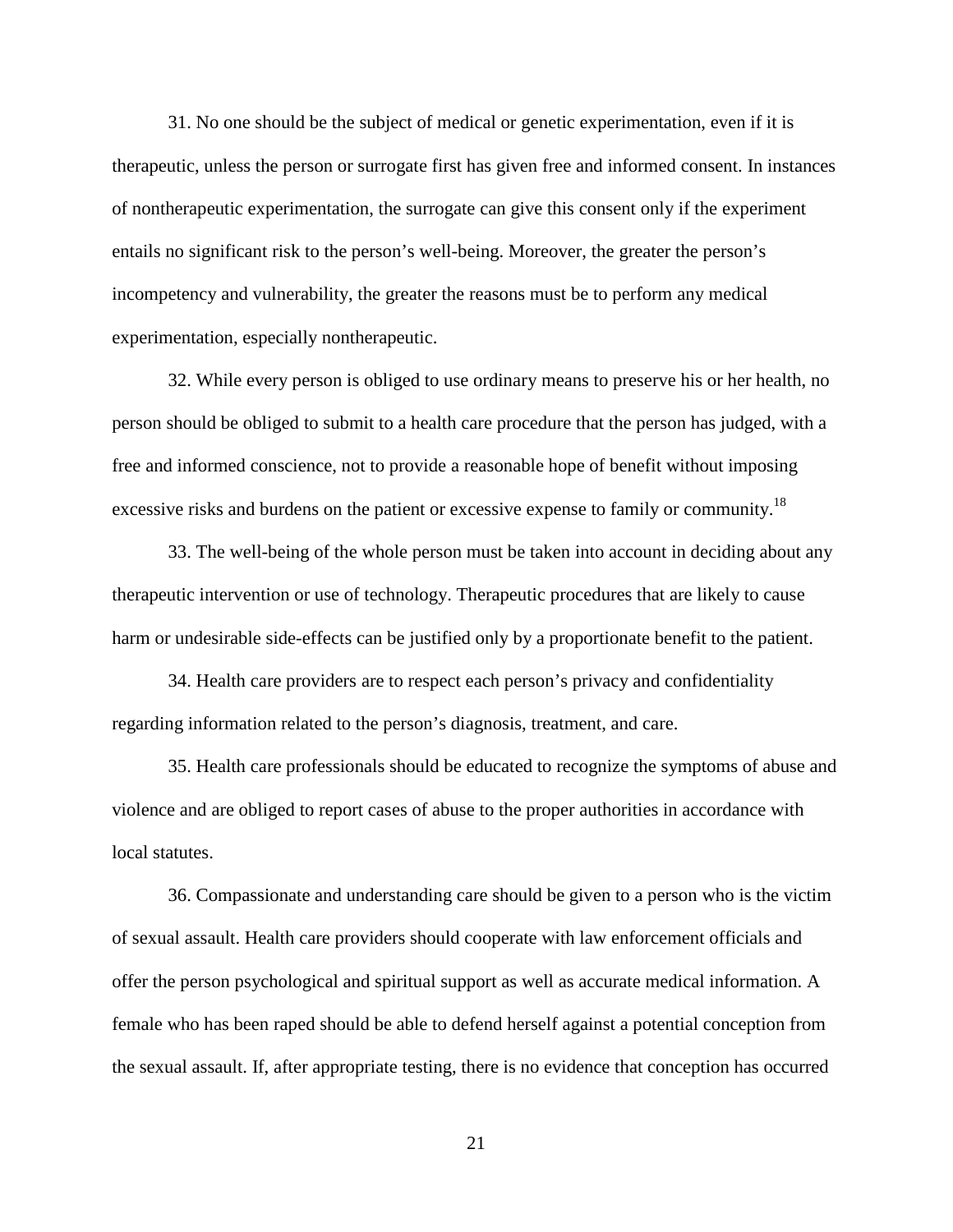already, she may be treated with medications that would prevent ovulation, sperm capacitation, or fertilization. It is not permissible, however, to initiate or to recommend treatments that have as their purpose or direct effect the removal, destruction, or interference with the implantation of a fertilized ovum.<sup>19</sup>

37. An ethics committee or some alternate form of ethical consultation should be available to assist by advising on particular ethical situations, by offering educational opportunities, and by reviewing and recommending policies. To these ends, there should be appropriate standards for medical ethical consultation within a particular diocese that will respect the diocesan bishop's pastoral responsibility as well as assist members of ethics committees to be familiar with Catholic medical ethics and, in particular, these Directives.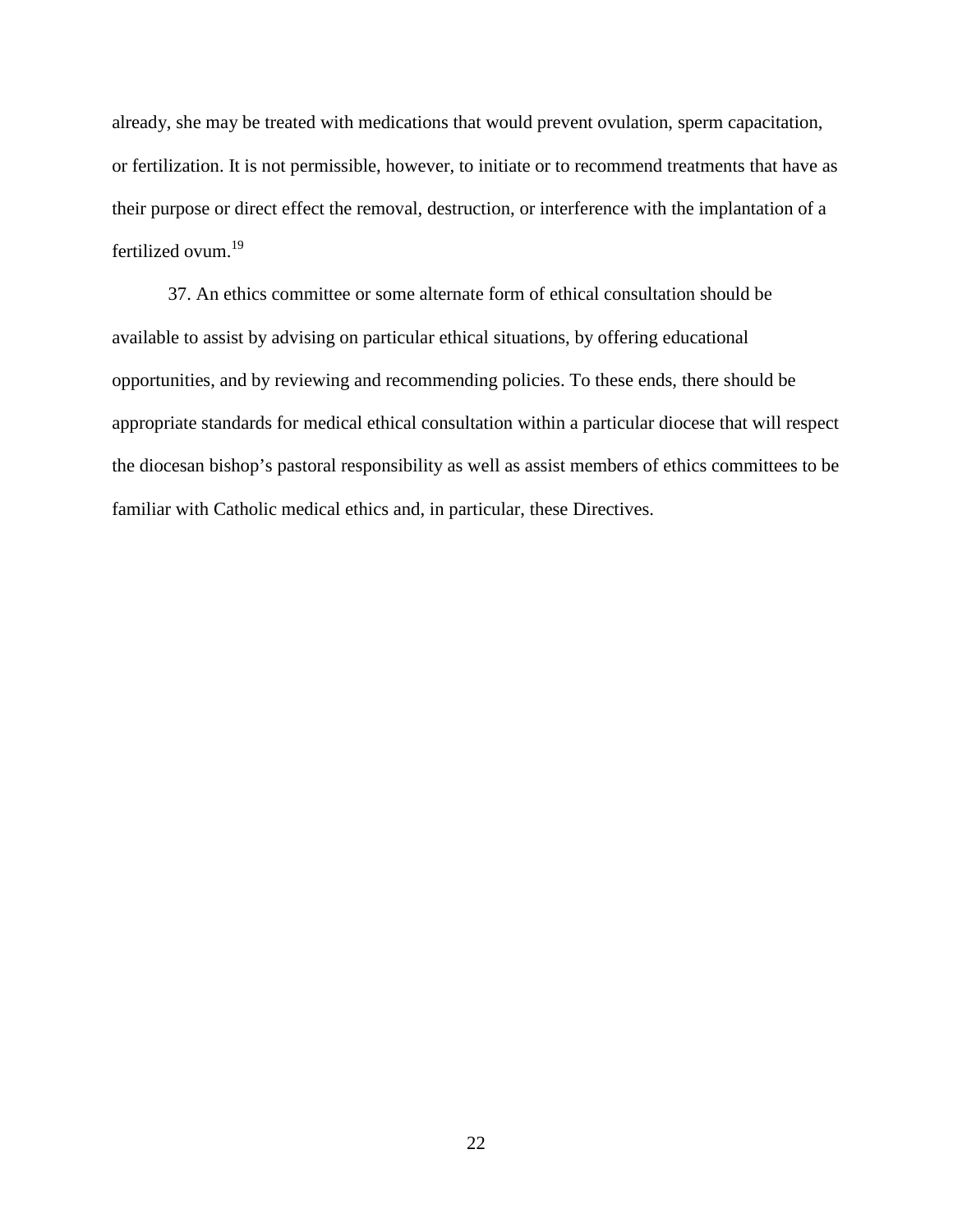# PART FOUR

# **Issues in Care for the Beginning of Life**

## **Introduction**

The Church's commitment to human dignity inspires an abiding concern for the sanctity of human life from its very beginning, and with the dignity of marriage and of the marriage act by which human life is transmitted. The Church cannot approve medical practices that undermine the biological, psychological, and moral bonds on which the strength of marriage and the family depends.

Catholic health care ministry witnesses to the sanctity of life "from the moment of conception until death."20 The Church's defense of life encompasses the unborn and the care of women and their children during and after pregnancy. The Church's commitment to life is seen in its willingness to collaborate with others to alleviate the causes of the high infant mortality rate and to provide adequate health care to mothers and their children before and after birth.

The Church has the deepest respect for the family, for the marriage covenant, and for the love that binds a married couple together. This includes respect for the marriage act by which husband and wife express their love and cooperate with God in the creation of a new human being. The Second Vatican Council affirms:

This love is an eminently human one. . . . It involves the good of the whole person. . . . The actions within marriage by which the couple are united intimately and chastely are noble and worthy ones. Expressed in a manner which is truly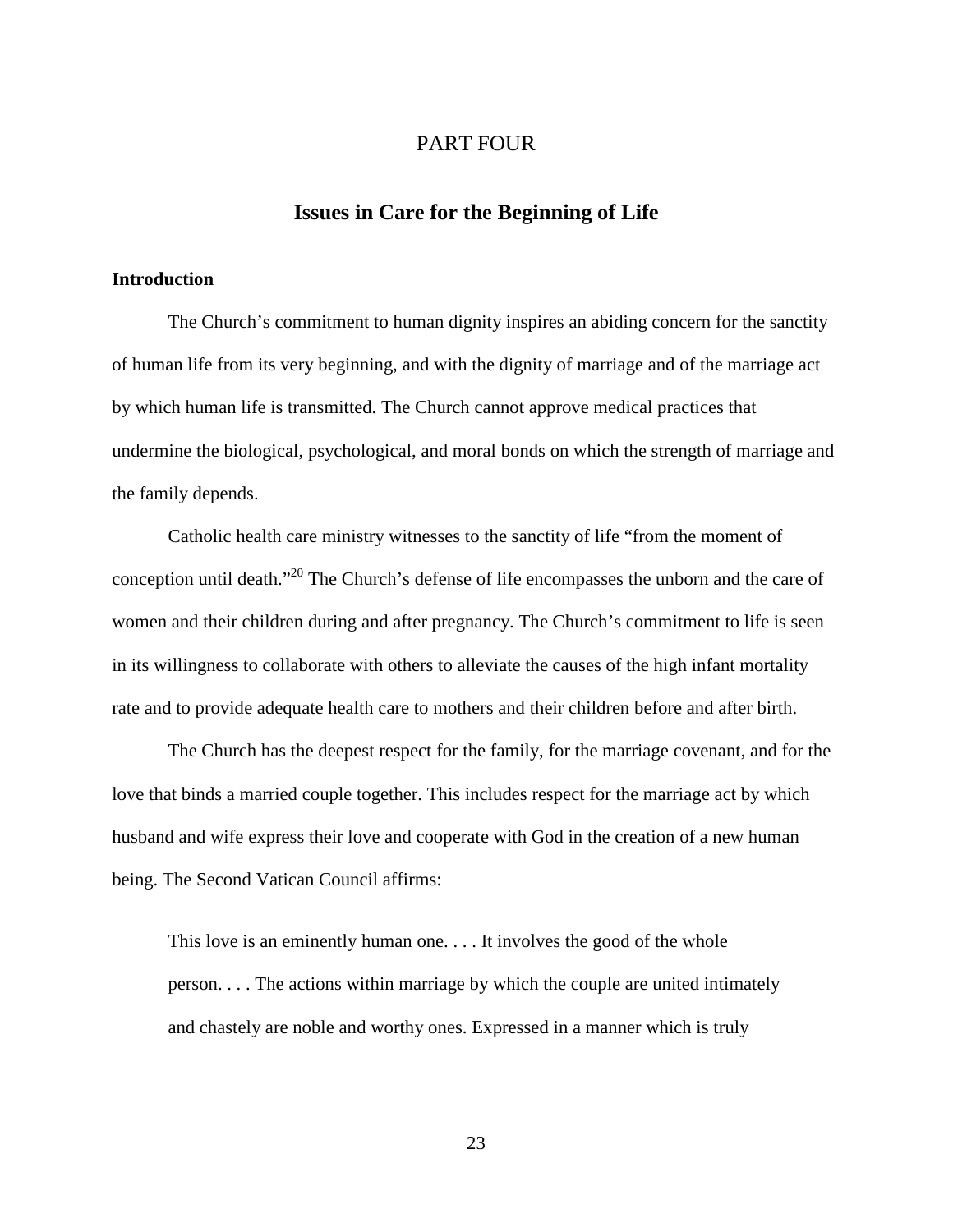human, these actions signify and promote that mutual self-giving by which spouses enrich each other with a joyful and a thankful will. $^{21}$ 

Marriage and conjugal love are by their nature ordained toward the begetting and educating of children. Children are really the supreme gift of marriage and contribute very substantially to the welfare of their parents. . . . Parents should regard as their proper mission the task of transmitting human life and educating those to whom it has been transmitted. . . . They are thereby cooperators with the love of God the Creator, and are, so to speak, the interpreters of that love.<sup>22</sup>

For legitimate reasons of responsible parenthood, married couples may limit the number of their children by natural means. The Church cannot approve contraceptive interventions that "either in anticipation of the marital act, or in its accomplishment or in the development of its natural consequences, have the purpose, whether as an end or a means, to render procreation impossible."<sup>23</sup> Such interventions violate "the inseparable connection, willed by God . . . between the two meanings of the conjugal act: the unitive and procreative meaning.<sup> $24$ </sup>

With the advance of the biological and medical sciences, society has at its disposal new technologies for responding to the problem of infertility. While we rejoice in the potential for good inherent in many of these technologies, we cannot assume that what is technically possible is always morally right. Reproductive technologies that substitute for the marriage act are not consistent with human dignity. Just as the marriage act is joined naturally to procreation, so procreation is joined naturally to the marriage act. As Pope John XXIII observed:

The transmission of human life is entrusted by nature to a personal and conscious act and as such is subject to all the holy laws of God: the immutable and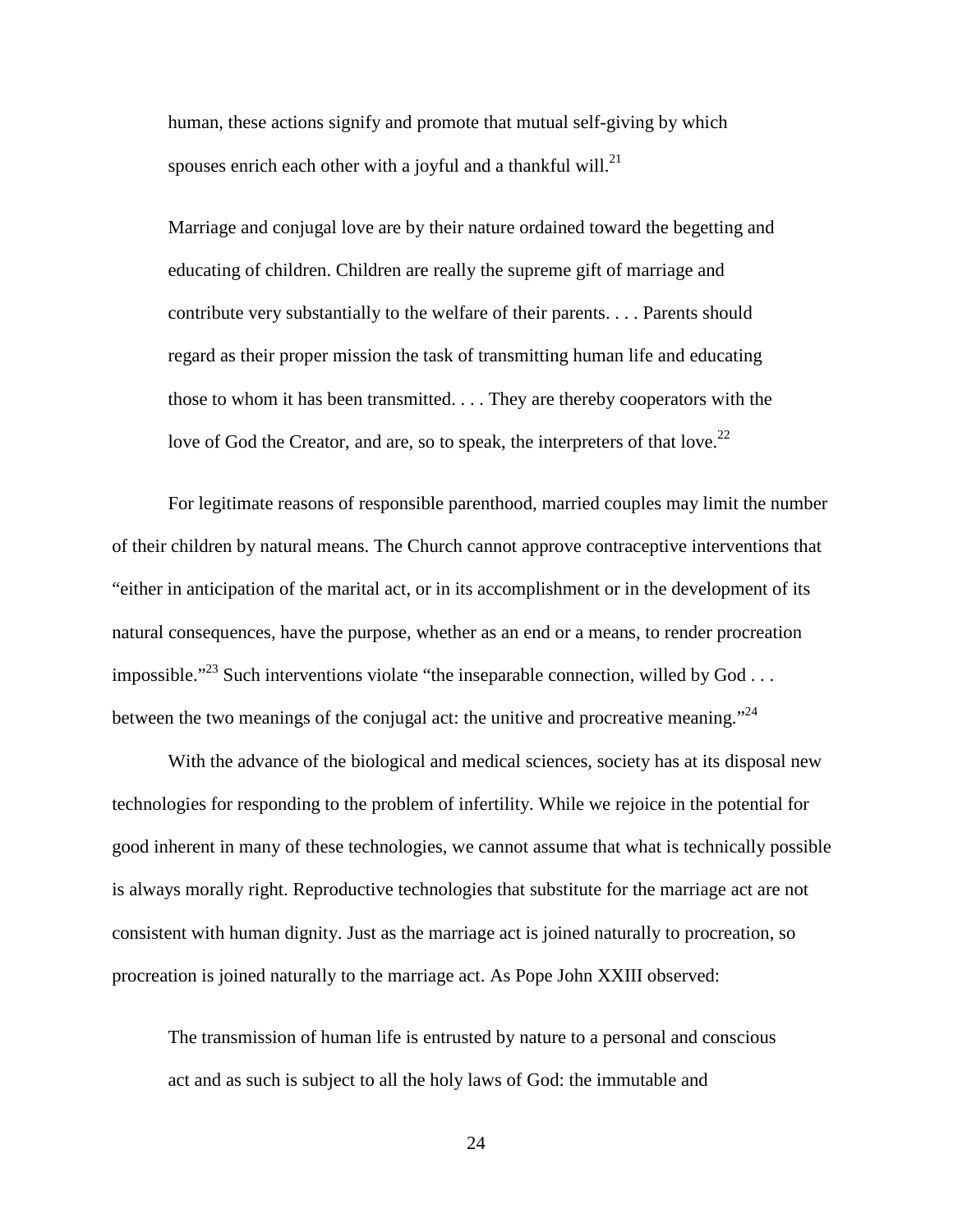inviolable laws which must be recognized and observed. For this reason, one cannot use means and follow methods which could be licit in the transmission of the life of plants and animals.<sup>25</sup>

Because the moral law is rooted in the whole of human nature, human persons, through intelligent reflection on their own spiritual destiny, can discover and cooperate in the plan of the Creator.<sup>26</sup>

## **Directives**

38. When the marital act of sexual intercourse is not able to attain its procreative purpose, assistance that does not separate the unitive and procreative ends of the act, and does not substitute for the marital act itself, may be used to help married couples conceive.<sup>27</sup>

39. Those techniques of assisted conception that respect the unitive and procreative meanings of sexual intercourse and do not involve the destruction of human embryos, or their deliberate generation in such numbers that it is clearly envisaged that all cannot implant and some are simply being used to maximize the chances of others implanting, may be used as therapies for infertility.

40. Heterologous fertilization (that is, any technique used to achieve conception by the use of gametes coming from at least one donor other than the spouses) is prohibited because it is contrary to the covenant of marriage, the unity of the spouses, and the dignity proper to parents and the child.<sup>28</sup>

41. Homologous artificial fertilization (that is, any technique used to achieve conception using the gametes of the two spouses joined in marriage) is prohibited when it separates procreation from the marital act in its unitive significance (e.g., any technique used to achieve extracorporeal conception).<sup>29</sup>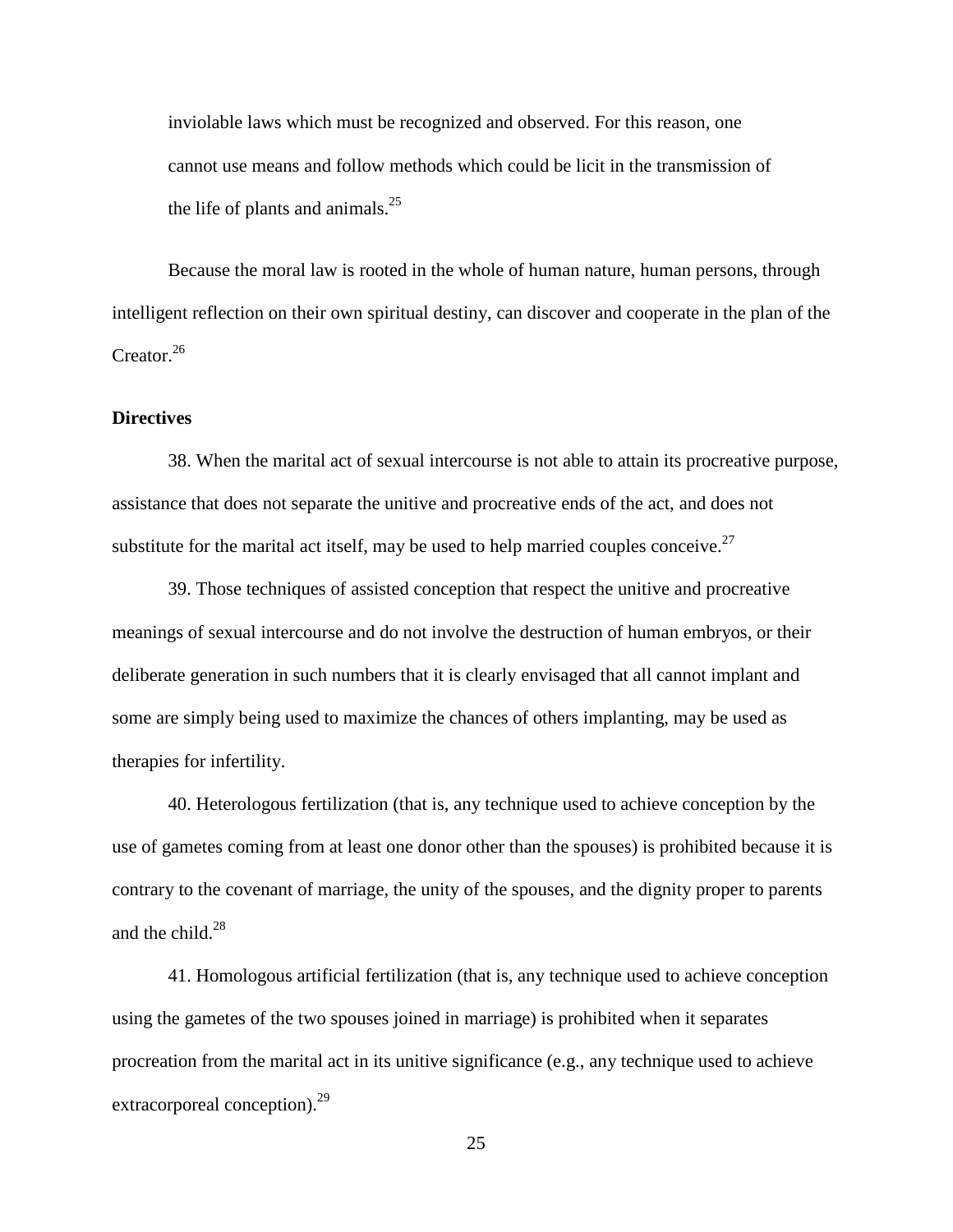42. Because of the dignity of the child and of marriage, and because of the uniqueness of the mother-child relationship, participation in contracts or arrangements for surrogate motherhood is not permitted. Moreover, the commercialization of such surrogacy denigrates the dignity of women, especially the poor. $30$ 

43. A Catholic health care institution that provides treatment for infertility should offer not only technical assistance to infertile couples but also should help couples pursue other solutions (e.g., counseling, adoption).

44. A Catholic health care institution should provide prenatal, obstetric, and postnatal services for mothers and their children in a manner consonant with its mission.

45. Abortion (that is, the directly intended termination of pregnancy before viability or the directly intended destruction of a viable fetus) is never permitted. Every procedure whose sole immediate effect is the termination of pregnancy before viability is an abortion, which, in its moral context, includes the interval between conception and implantation of the embryo. Catholic health care institutions are not to provide abortion services, even based upon the principle of material cooperation. In this context, Catholic health care institutions need to be concerned about the danger of scandal in any association with abortion providers.

46. Catholic health care providers should be ready to offer compassionate physical, psychological, moral, and spiritual care to those persons who have suffered from the trauma of abortion.

47. Operations, treatments, and medications that have as their direct purpose the cure of a proportionately serious pathological condition of a pregnant woman are permitted when they cannot be safely postponed until the unborn child is viable, even if they will result in the death of the unborn child.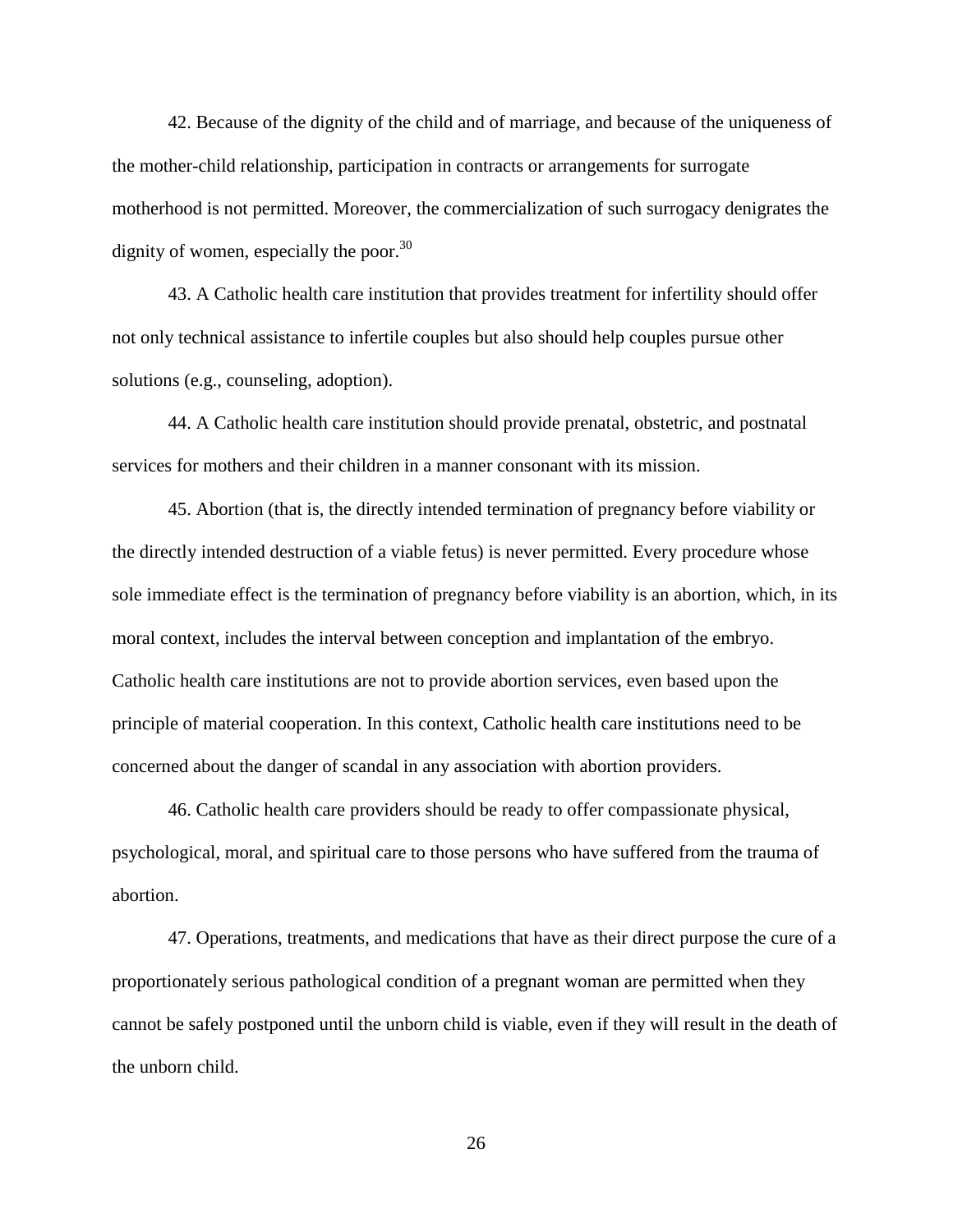48. In case of extrauterine pregnancy, no intervention is morally licit which constitutes a direct abortion.<sup>31</sup>

49. For a proportionate reason, labor may be induced after the fetus is viable.

50. Prenatal diagnosis is permitted when the procedure does not threaten the life or physical integrity of the unborn child or the mother and does not subject them to disproportionate risks; when the diagnosis can provide information to guide preventative care for the mother or pre- or postnatal care for the child; and when the parents, or at least the mother, give free and informed consent. Prenatal diagnosis is not permitted when undertaken with the intention of aborting an unborn child with a serious defect.<sup>32</sup>

51. Nontherapeutic experiments on a living embryo or fetus are not permitted, even with the consent of the parents. Therapeutic experiments are permitted for a proportionate reason with the free and informed consent of the parents or, if the father cannot be contacted, at least of the mother. Medical research that will not harm the life or physical integrity of an unborn child is permitted with parental consent.<sup>33</sup>

52. Catholic health institutions may not promote or condone contraceptive practices but should provide, for married couples and the medical staff who counsel them, instruction both about the Church's teaching on responsible parenthood and in methods of natural family planning.

53. Direct sterilization of either men or women, whether permanent or temporary, is not permitted in a Catholic health care institution. Procedures that induce sterility are permitted when their direct effect is the cure or alleviation of a present and serious pathology and a simpler treatment is not available. $34$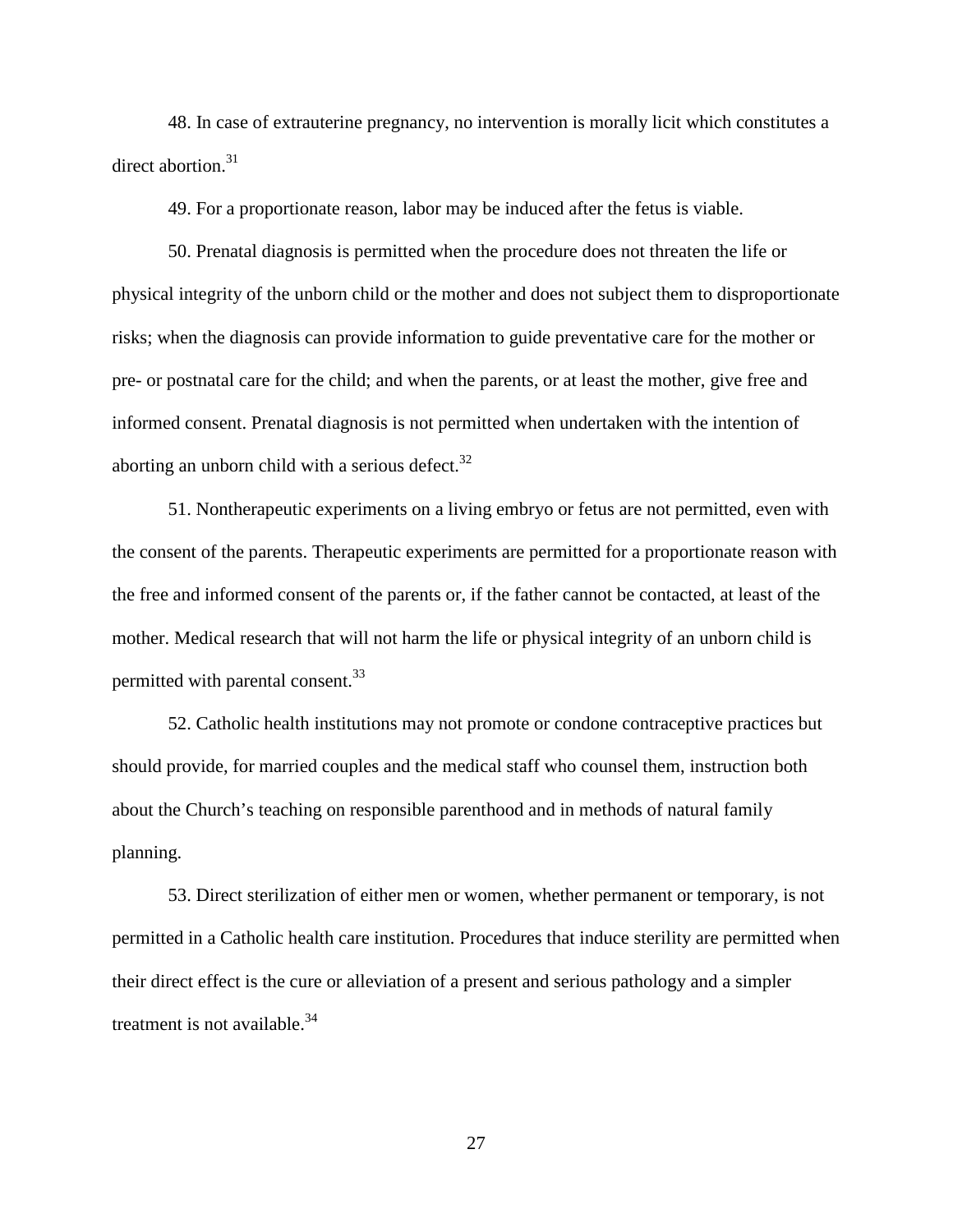54. Genetic counseling may be provided in order to promote responsible parenthood and to prepare for the proper treatment and care of children with genetic defects, in accordance with Catholic moral teaching and the intrinsic rights and obligations of married couples regarding the transmission of life.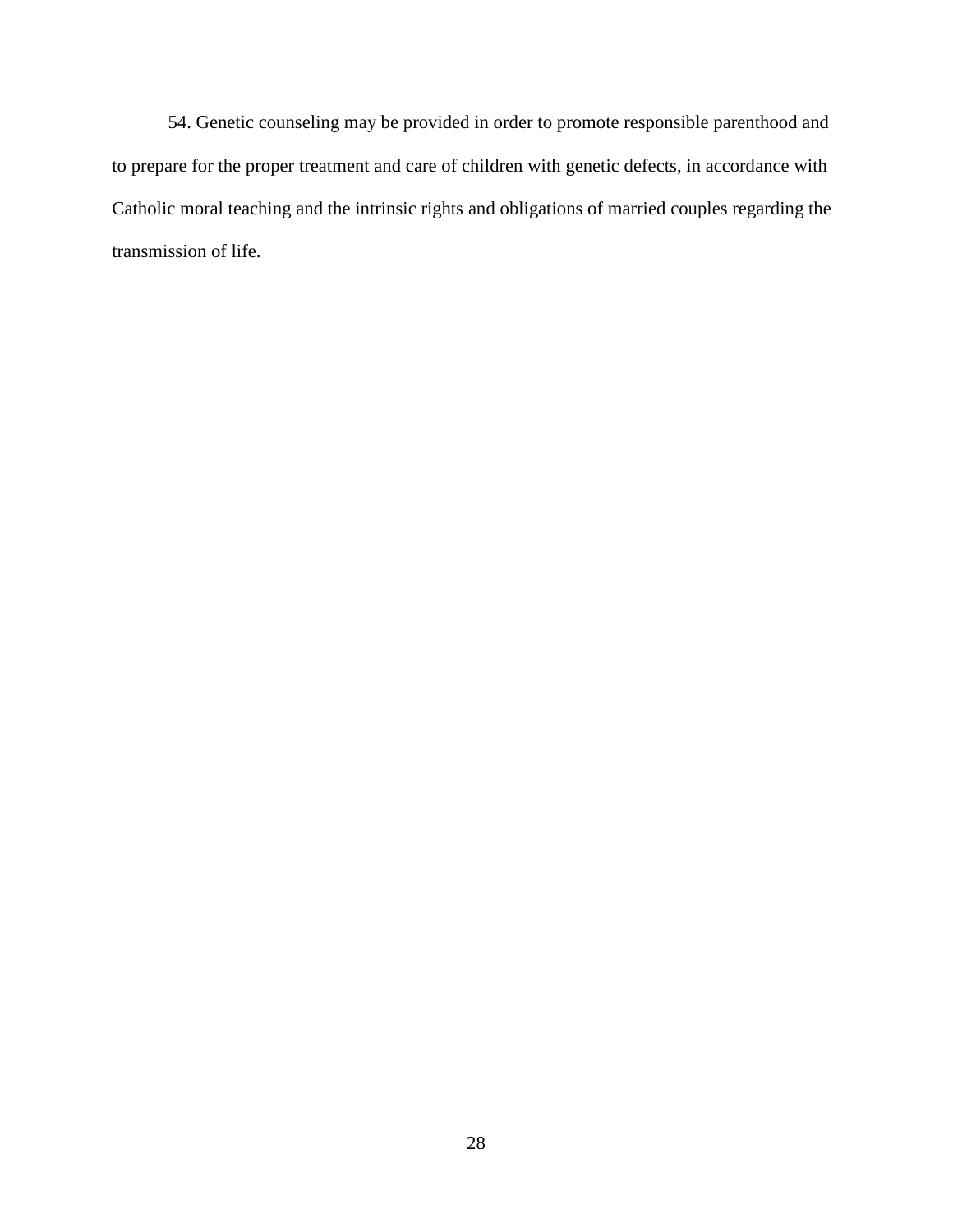# PART FIVE

# **Issues in Care for the Seriously Ill and Dying**

## **Introduction**

Christ's redemption and saving grace embrace the whole person, especially in his or her illness, suffering, and death.<sup>35</sup> The Catholic health care ministry faces the reality of death with the confidence of faith. In the face of death—for many, a time when hope seems lost—the Church witnesses to her belief that God has created each person for eternal life.<sup>36</sup>

Above all, as a witness to its faith, a Catholic health care institution will be a community of respect, love, and support to patients or residents and their families as they face the reality of death. What is hardest to face is the process of dying itself, especially the dependency, the helplessness, and the pain that so often accompany terminal illness. One of the primary purposes of medicine in caring for the dying is the relief of pain and the suffering caused by it. Effective management of pain in all its forms is critical in the appropriate care of the dying.

The truth that life is a precious gift from God has profound implications for the question of stewardship over human life. We are not the owners of our lives and, hence, do not have absolute power over life. We have a duty to preserve our life and to use it for the glory of God, but the duty to preserve life is not absolute, for we may reject life-prolonging procedures that are insufficiently beneficial or excessively burdensome. Suicide and euthanasia are never morally acceptable options.

The task of medicine is to care even when it cannot cure. Physicians and their patients must evaluate the use of the technology at their disposal. Reflection on the innate dignity of human life in all its dimensions and on the purpose of medical care is indispensable for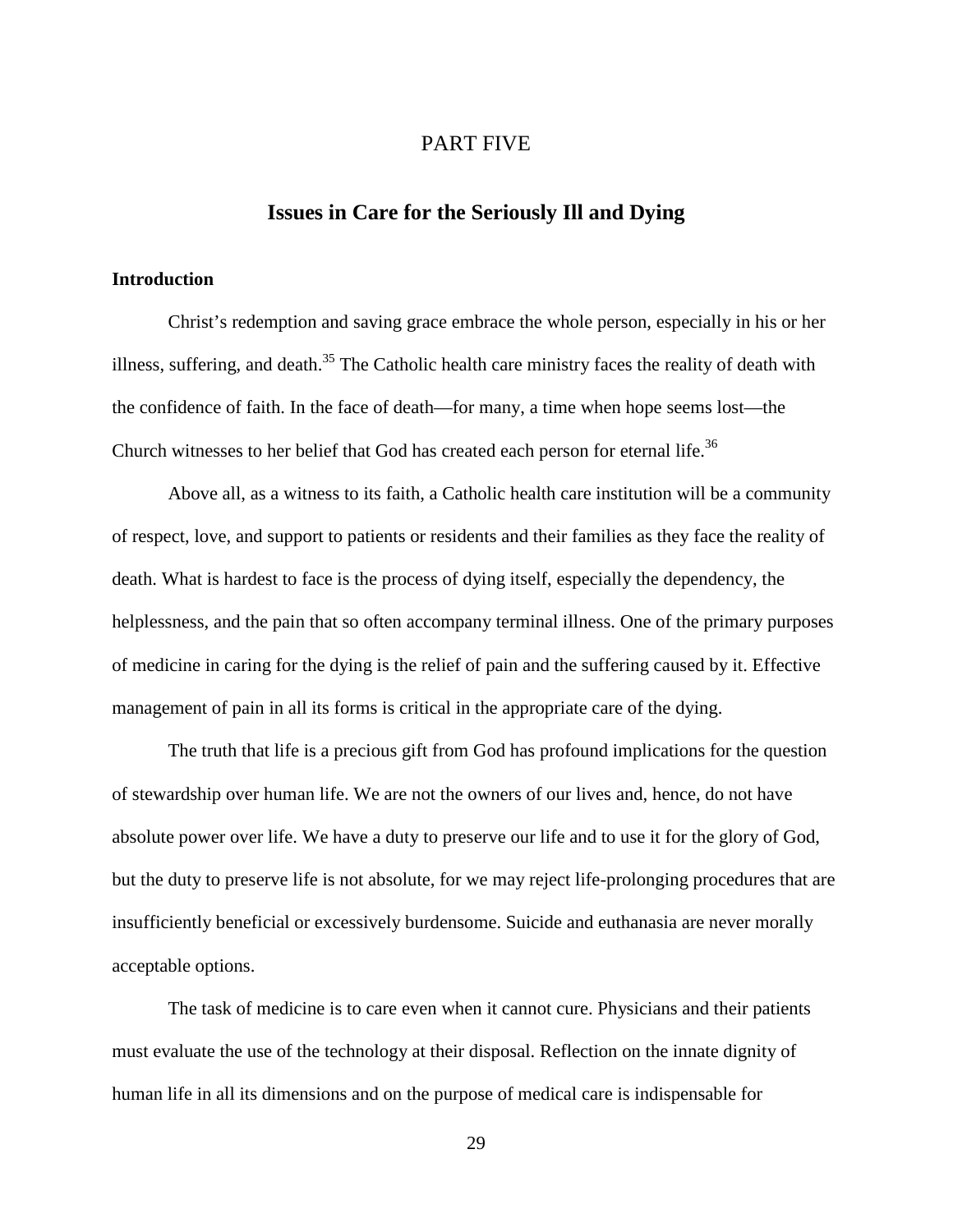formulating a true moral judgment about the use of technology to maintain life. The use of lifesustaining technology is judged in light of the Christian meaning of life, suffering, and death. In this way two extremes are avoided: on the one hand, an insistence on useless or burdensome technology even when a patient may legitimately wish to forgo it and, on the other hand, the withdrawal of technology with the intention of causing death.<sup>37</sup>

The Church's teaching authority has addressed the moral issues concerning medically assisted nutrition and hydration. We are guided on this issue by Catholic teaching against euthanasia, which is "an action or an omission which of itself or by intention causes death, in order that all suffering may in this way be eliminated."<sup>38</sup> While medically assisted nutrition and hydration are not morally obligatory in certain cases, these forms of basic care should in principle be provided to all patients who need them, including patients diagnosed as being in a "persistent vegetative state" (PVS), because even the most severely debilitated and helpless patient retains the full dignity of a human person and must receive ordinary and proportionate care.

## **Directives**

55. Catholic health care institutions offering care to persons in danger of death from illness, accident, advanced age, or similar condition should provide them with appropriate opportunities to prepare for death. Persons in danger of death should be provided with whatever information is necessary to help them understand their condition and have the opportunity to discuss their condition with their family members and care providers. They should also be offered the appropriate medical information that would make it possible to address the morally legitimate choices available to them. They should be provided the spiritual support as well as the opportunity to receive the sacraments in order to prepare well for death.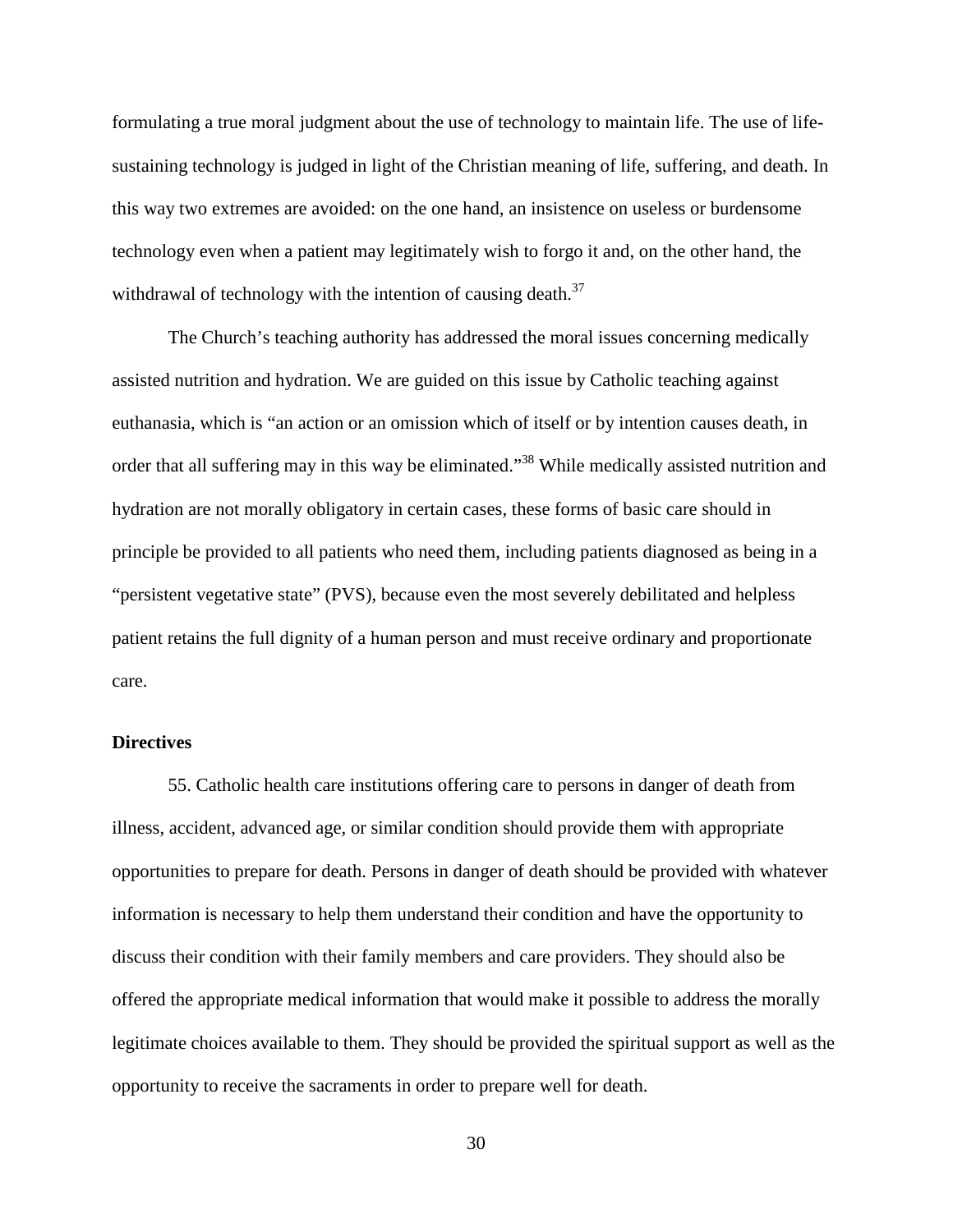56. A person has a moral obligation to use ordinary or proportionate means of preserving his or her life. Proportionate means are those that in the judgment of the patient offer a reasonable hope of benefit and do not entail an excessive burden or impose excessive expense on the family or the community.39

57. A person may forgo extraordinary or disproportionate means of preserving life. Disproportionate means are those that in the patient's judgment do not offer a reasonable hope of benefit or entail an excessive burden, or impose excessive expense on the family or the community.

58. In principle, there is an obligation to provide patients with food and water, including medically assisted nutrition and hydration for those who cannot take food orally. This obligation extends to patients in chronic and presumably irreversible conditions (e.g., the "persistent vegetative state") who can reasonably be expected to live indefinitely if given such care.40 Medically assisted nutrition and hydration become morally optional when they cannot reasonably be expected to prolong life or when they would be "excessively burdensome for the patient or [would] cause significant physical discomfort, for example resulting from complications in the use of the means employed."<sup>41</sup> For instance, as a patient draws close to inevitable death from an underlying progressive and fatal condition, certain measures to provide nutrition and hydration may become excessively burdensome and therefore not obligatory in light of their very limited ability to prolong life or provide comfort.

59. The free and informed judgment made by a competent adult patient concerning the use or withdrawal of life-sustaining procedures should always be respected and normally complied with, unless it is contrary to Catholic moral teaching.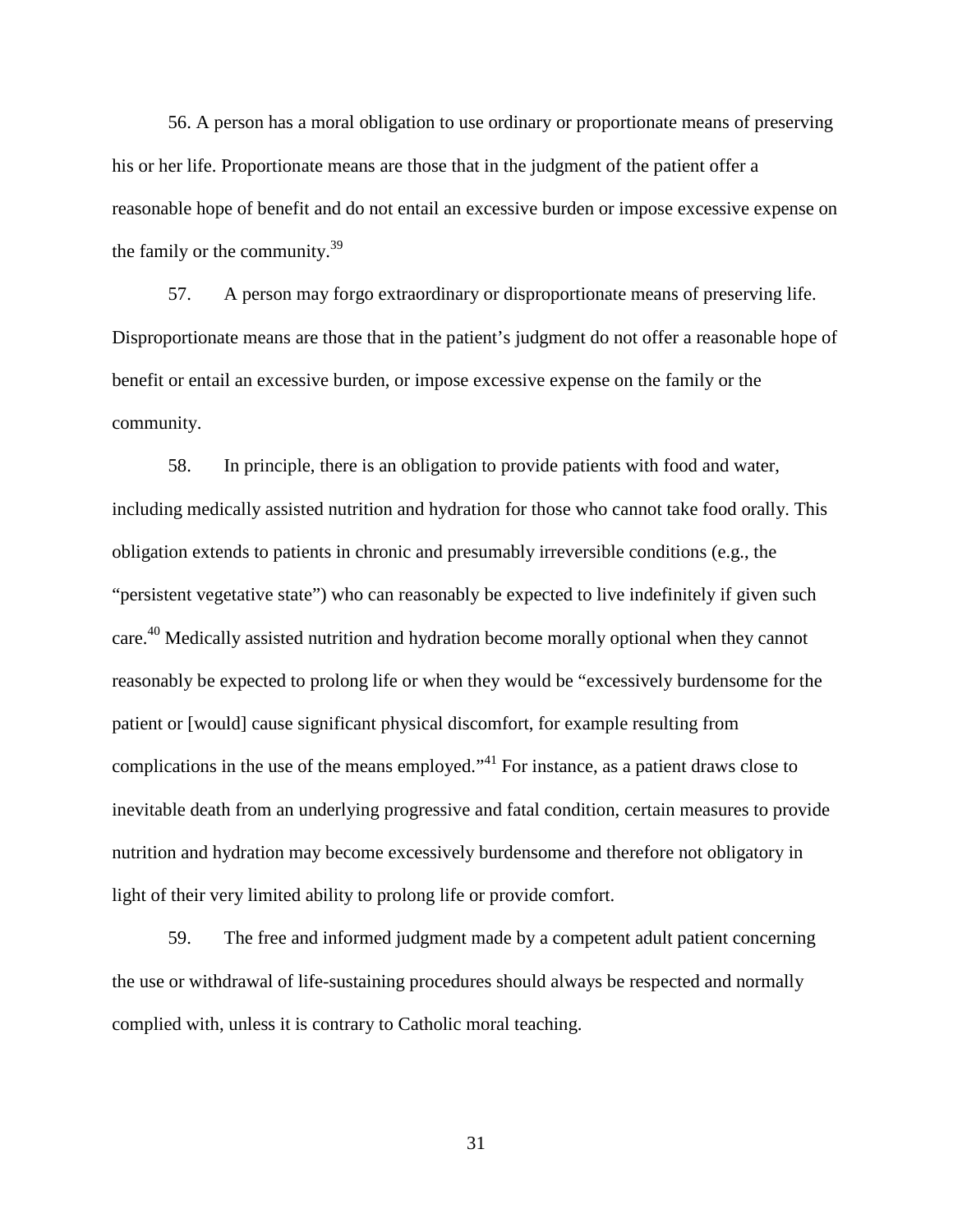60. Euthanasia is an action or omission that of itself or by intention causes death in order to alleviate suffering. Catholic health care institutions may never condone or participate in euthanasia or assisted suicide in any way. Dying patients who request euthanasia should receive loving care, psychological and spiritual support, and appropriate remedies for pain and other symptoms so that they can live with dignity until the time of natural death. $42$ 

61. Patients should be kept as free of pain as possible so that they may die comfortably and with dignity, and in the place where they wish to die. Since a person has the right to prepare for his or her death while fully conscious, he or she should not be deprived of consciousness without a compelling reason. Medicines capable of alleviating or suppressing pain may be given to a dying person, even if this therapy may indirectly shorten the person's life so long as the intent is not to hasten death. Patients experiencing suffering that cannot be alleviated should be helped to appreciate the Christian understanding of redemptive suffering.

62. The determination of death should be made by the physician or competent medical authority in accordance with responsible and commonly accepted scientific criteria.

63. Catholic health care institutions should encourage and provide the means whereby those who wish to do so may arrange for the donation of their organs and bodily tissue, for ethically legitimate purposes, so that they may be used for donation and research after death.

64. Such organs should not be removed until it has been medically determined that the patient has died. In order to prevent any conflict of interest, the physician who determines death should not be a member of the transplant team.

65. The use of tissue or organs from an infant may be permitted after death has been determined and with the informed consent of the parents or guardians.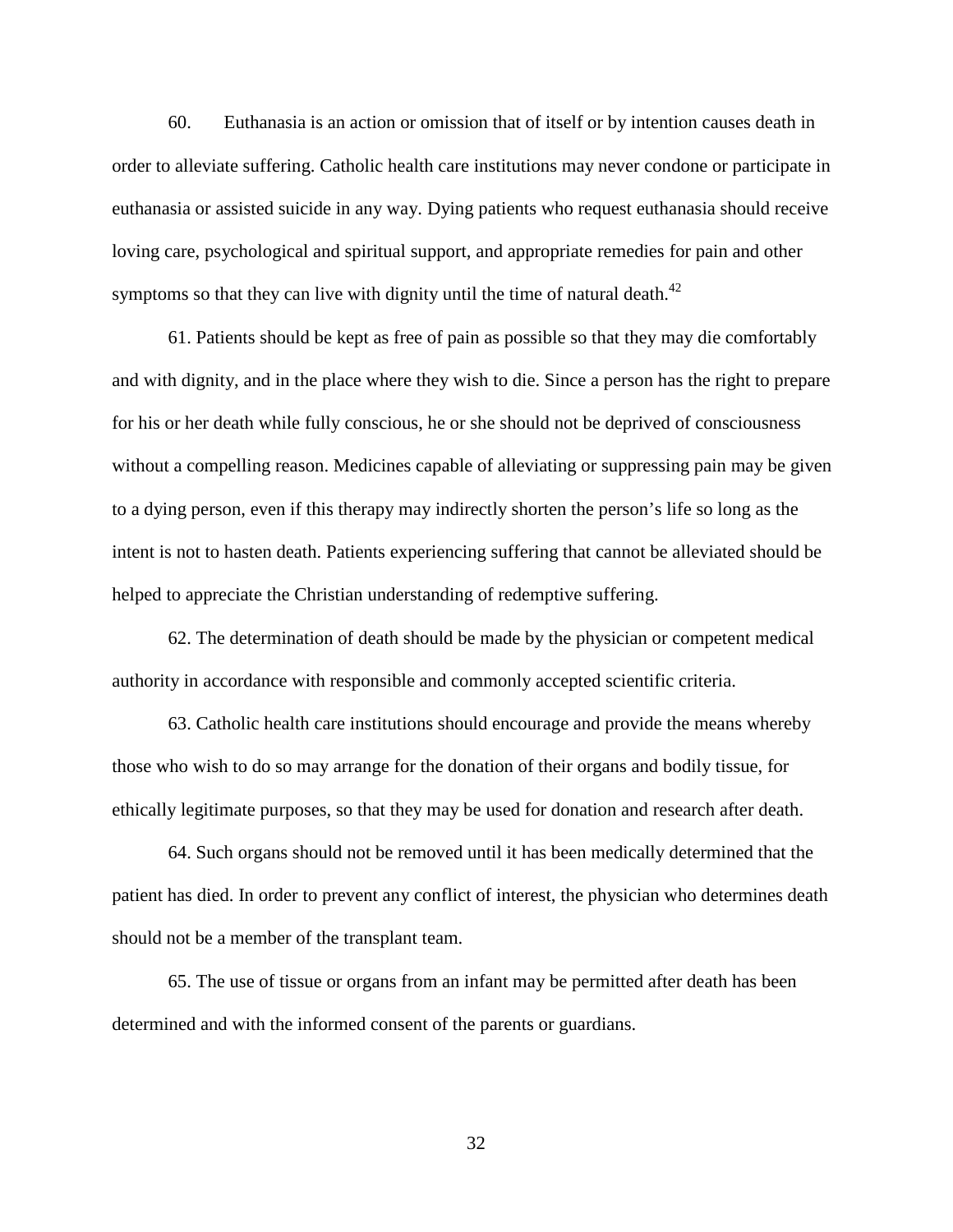66. Catholic health care institutions should not make use of human tissue obtained by direct abortions even for research and therapeutic purposes.<sup>43</sup>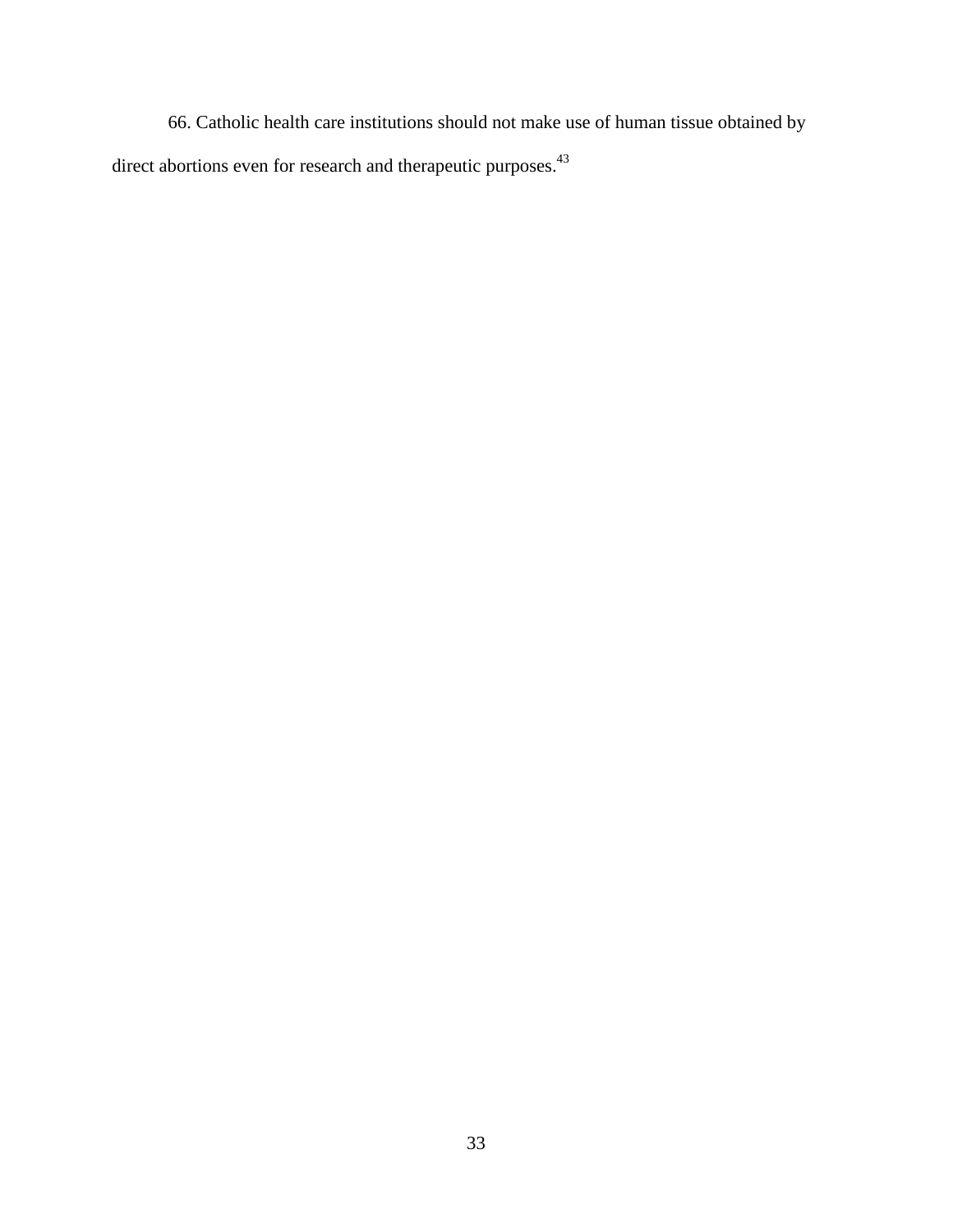# PART SIX

# **Forming New Partnerships with Health Care Organizations and Providers**

## **Introduction**

Until recently, most health care providers enjoyed a degree of independence from one another. In ever-increasing ways, Catholic health care providers have become involved with other health care organizations and providers. For instance, many Catholic health care systems and institutions share in the joint purchase of technology and services with other local facilities or physicians' groups. Another phenomenon is the growing number of Catholic health care systems and institutions joining or co-sponsoring integrated delivery networks or managed care organizations in order to contract with insurers and other health care payers. In some instances, Catholic health care systems sponsor a health care plan or health maintenance organization. In many dioceses, new partnerships will result in a decrease in the number of health care providers, at times leaving the Catholic institution as the sole provider of health care services. At whatever level, new partnerships forge a variety of interwoven relationships: between the various institutional partners, between health care providers and the community, between physicians and health care services, and between health care services and payers.

On the one hand, new partnerships can be viewed as opportunities for Catholic health care institutions and services to witness to their religious and ethical commitments and so influence the healing profession. For example, new partnerships can help to implement the Church's social teaching. New partnerships can be opportunities to realign the local delivery system in order to provide a continuum of health care to the community; they can witness to a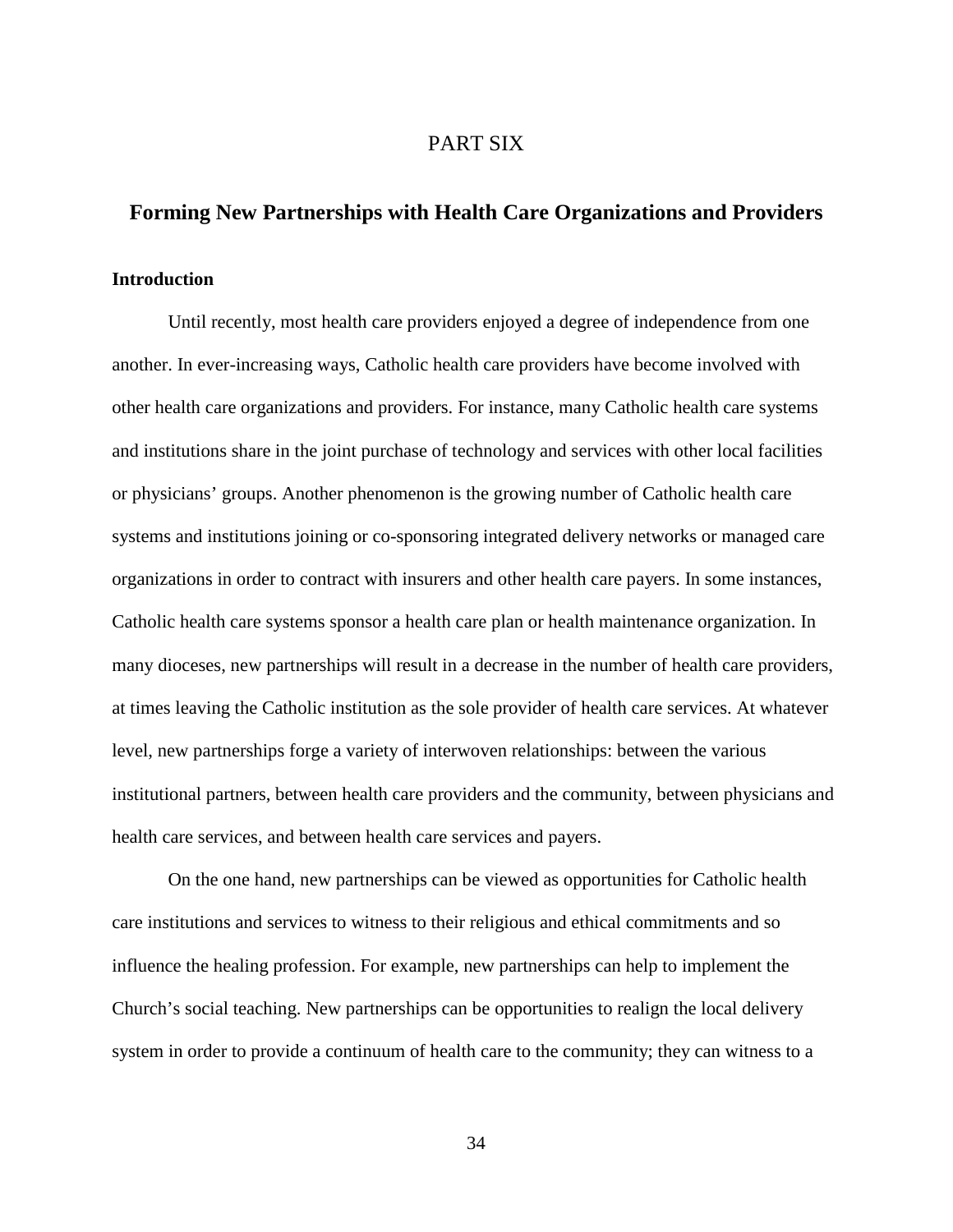responsible stewardship of limited health care resources; and they can be opportunities to provide to poor and vulnerable persons a more equitable access to basic care.

On the other hand, new partnerships can pose serious challenges to the viability of the identity of Catholic health care institutions and services, and their ability to implement these Directives in a consistent way, especially when partnerships are formed with those who do not share Catholic moral principles. The risk of scandal cannot be underestimated when partnerships are not built upon common values and moral principles. Partnership opportunities for some Catholic health care providers may even threaten the continued existence of other Catholic institutions and services, particularly when partnerships are driven by financial considerations alone. Because of the potential dangers involved in the new partnerships that are emerging, an increased collaboration among Catholic-sponsored health care institutions is essential and should be sought before other forms of partnerships.

The significant challenges that new partnerships may pose, however, do not necessarily preclude their possibility on moral grounds. The potential dangers require that new partnerships undergo systematic and objective moral analysis, which takes into account the various factors that often pressure institutions and services into new partnerships that can diminish the autonomy and ministry of the Catholic partner. The following directives are offered to assist institutionally based Catholic health care services in this process of analysis. To this end, the United States Conference of Catholic Bishops (formerly the National Conference of Catholic Bishops) has established the Ad Hoc Committee on Health Care Issues and the Church as a resource for bishops and health care leaders.

This new edition of the *Ethical and Religious Directives* omits the appendix concerning cooperation, which was contained in the 1995 edition. Experience has shown that the brief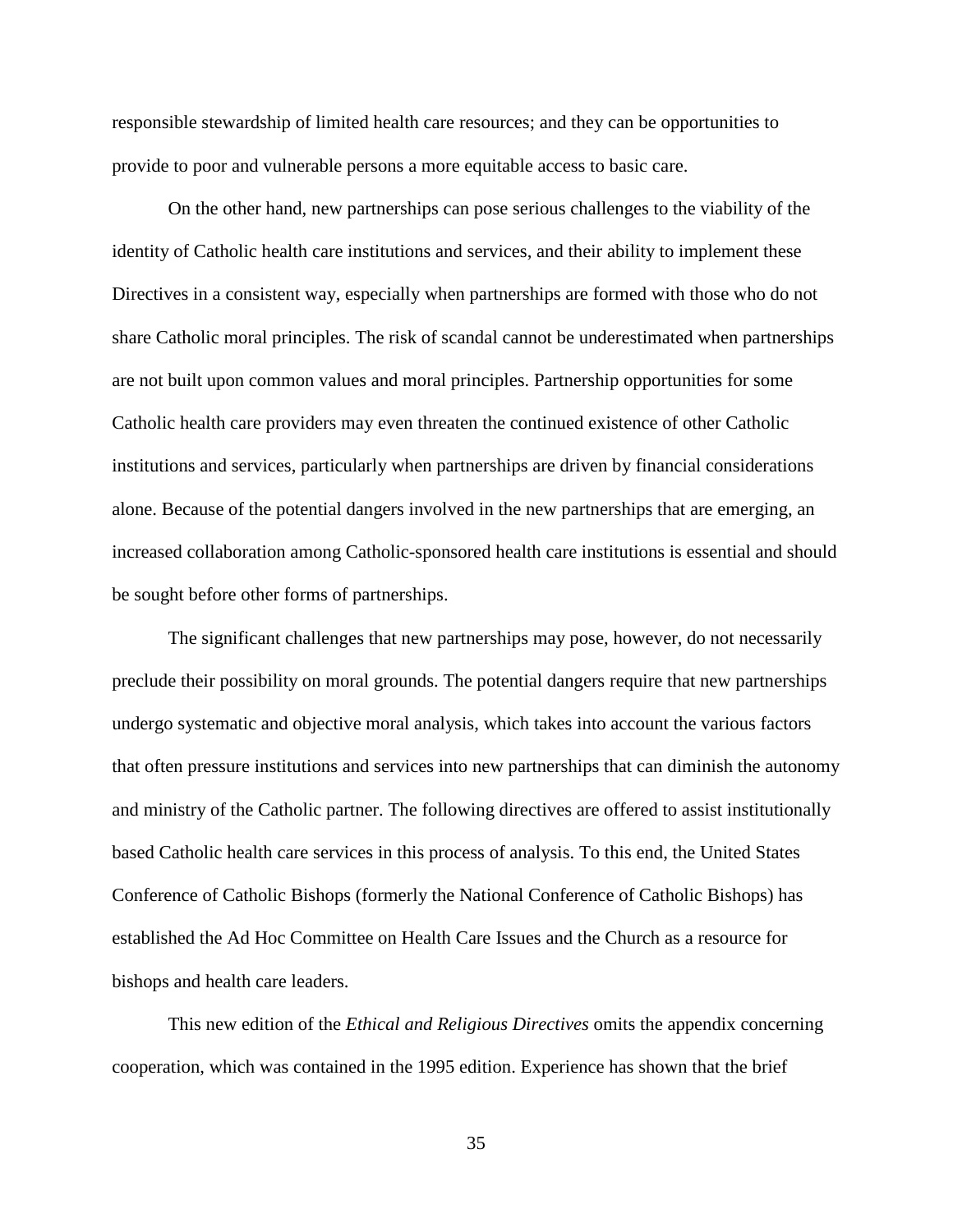articulation of the principles of cooperation that was presented there did not sufficiently forestall certain possible misinterpretations and in practice gave rise to problems in concrete applications of the principles. Reliable theological experts should be consulted in interpreting and applying the principles governing cooperation, with the proviso that, as a rule, Catholic partners should avoid entering into partnerships that would involve them in cooperation with the wrongdoing of other providers.

#### **Directives**

67. Decisions that may lead to serious consequences for the identity or reputation of Catholic health care services, or entail the high risk of scandal, should be made in consultation with the diocesan bishop or his health care liaison.

68. Any partnership that will affect the mission or religious and ethical identity of Catholic health care institutional services must respect church teaching and discipline. Diocesan bishops and other church authorities should be involved as such partnerships are developed, and the diocesan bishop should give the appropriate authorization before they are completed. The diocesan bishop's approval is required for partnerships sponsored by institutions subject to his governing authority; for partnerships sponsored by religious institutes of pontifical right, his *nihil obstat* should be obtained.

69. If a Catholic health care organization is considering entering into an arrangement with another organization that may be involved in activities judged morally wrong by the Church, participation in such activities must be limited to what is in accord with the moral principles governing cooperation.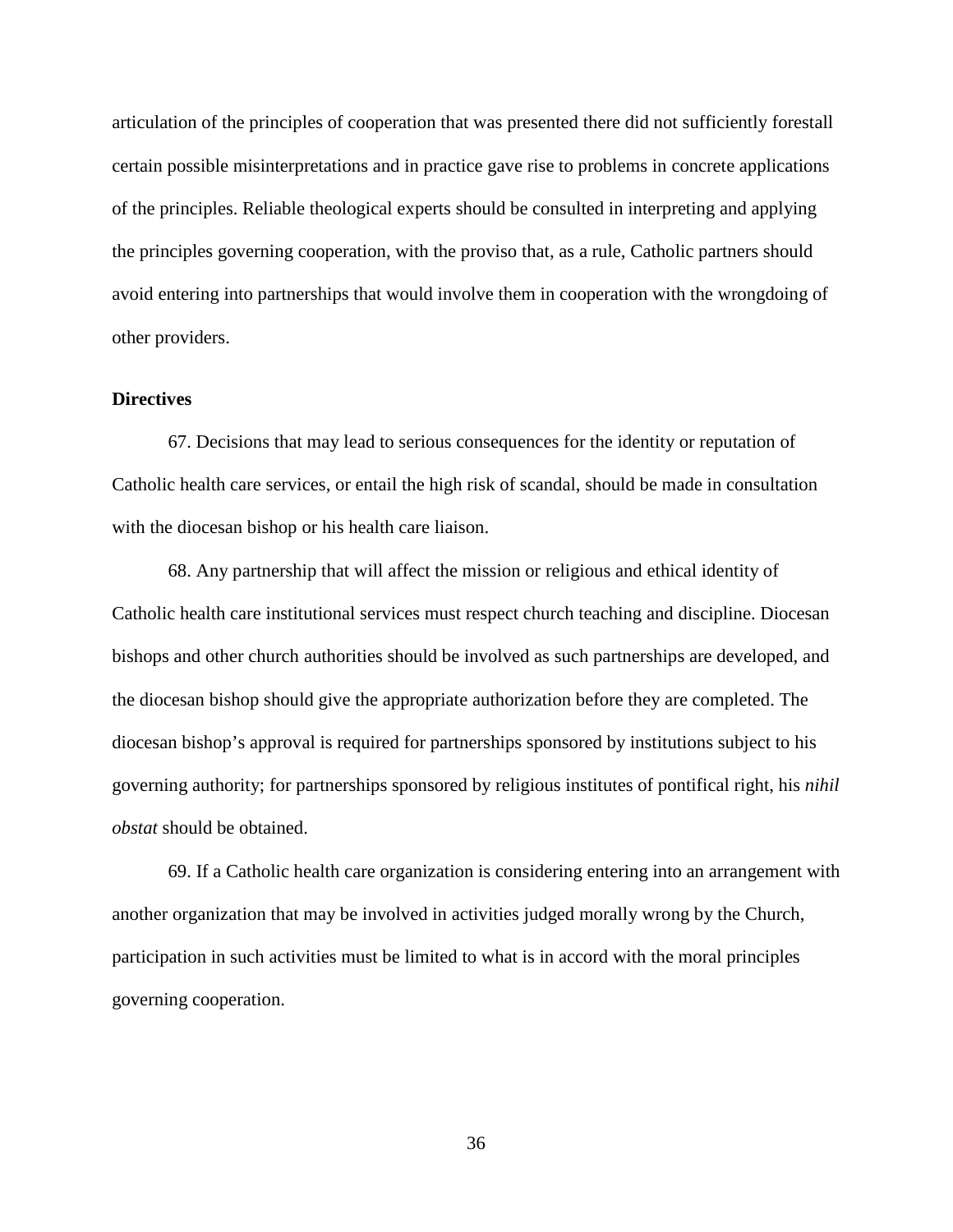70. Catholic health care organizations are not permitted to engage in immediate material cooperation in actions that are intrinsically immoral, such as abortion, euthanasia, assisted suicide, and direct sterilization.<sup>44</sup>

71. The possibility of scandal must be considered when applying the principles governing cooperation.<sup>45</sup> Cooperation, which in all other respects is morally licit, may need to be refused because of the scandal that might be caused. Scandal can sometimes be avoided by an appropriate explanation of what is in fact being done at the health care facility under Catholic auspices. The diocesan bishop has final responsibility for assessing and addressing issues of scandal, considering not only the circumstances in his local diocese but also the regional and national implications of his decision.<sup>46</sup>

72. The Catholic partner in an arrangement has the responsibility periodically to assess whether the binding agreement is being observed and implemented in a way that is consistent with Catholic teaching.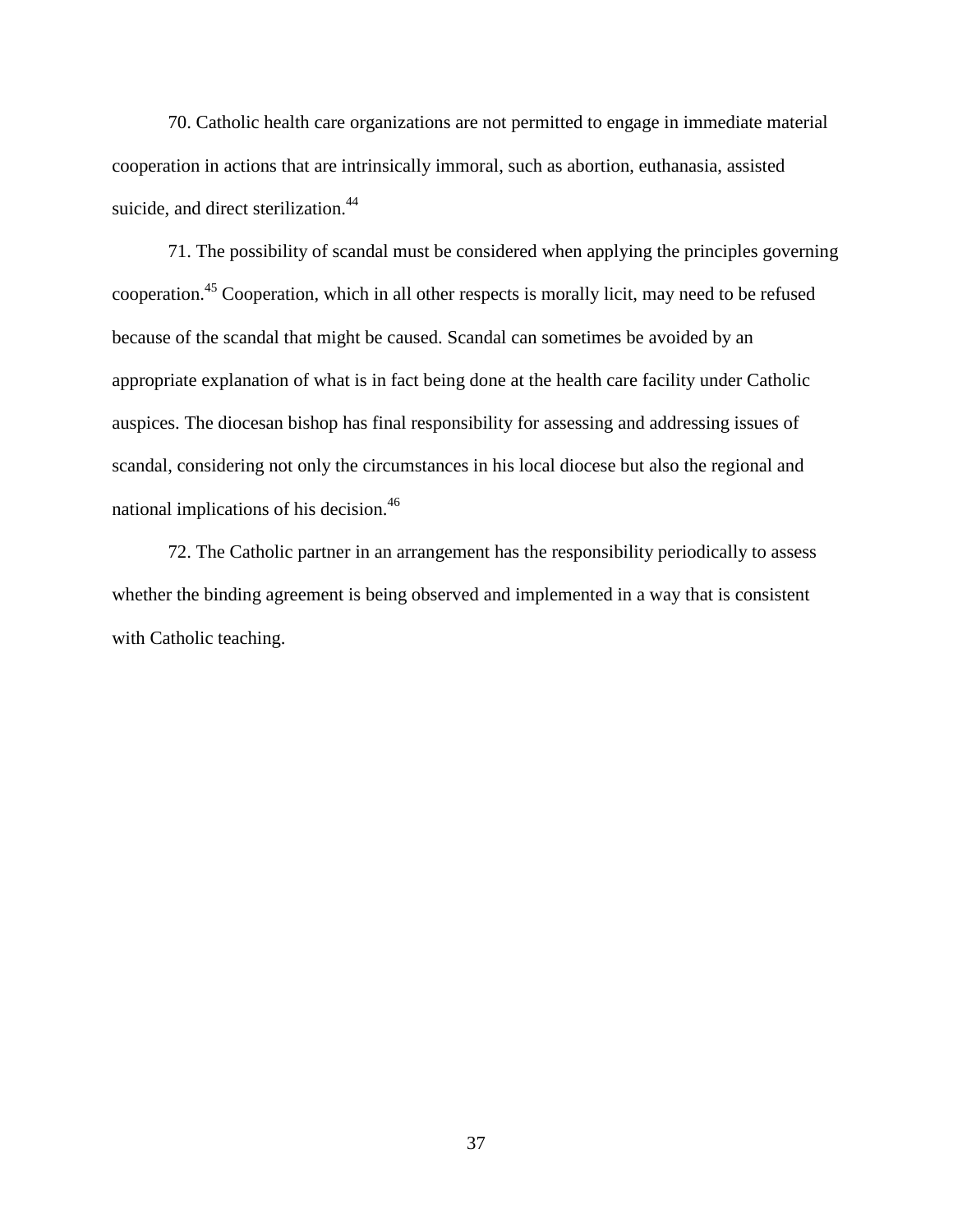# **CONCLUSION**

Sickness speaks to us of our limitations and human frailty. It can take the form of infirmity resulting from the simple passing of years or injury from the exuberance of youthful energy. It can be temporary or chronic, debilitating, and even terminal. Yet the follower of Jesus faces illness and the consequences of the human condition aware that our Lord always shows compassion toward the infirm.

Jesus not only taught his disciples to be compassionate, but he also told them who should be the special object of their compassion. The parable of the feast with its humble guests was preceded by the instruction: "When you hold a banquet, invite the poor, the crippled, the lame, the blind" (Lk 14:13). These were people whom Jesus healed and loved.

Catholic health care is a response to the challenge of Jesus to go and do likewise. Catholic health care services rejoice in the challenge to be Christ's healing compassion in the world and see their ministry not only as an effort to restore and preserve health but also as a spiritual service and a sign of that final healing that will one day bring about the new creation that is the ultimate fruit of Jesus' ministry and God's love for us.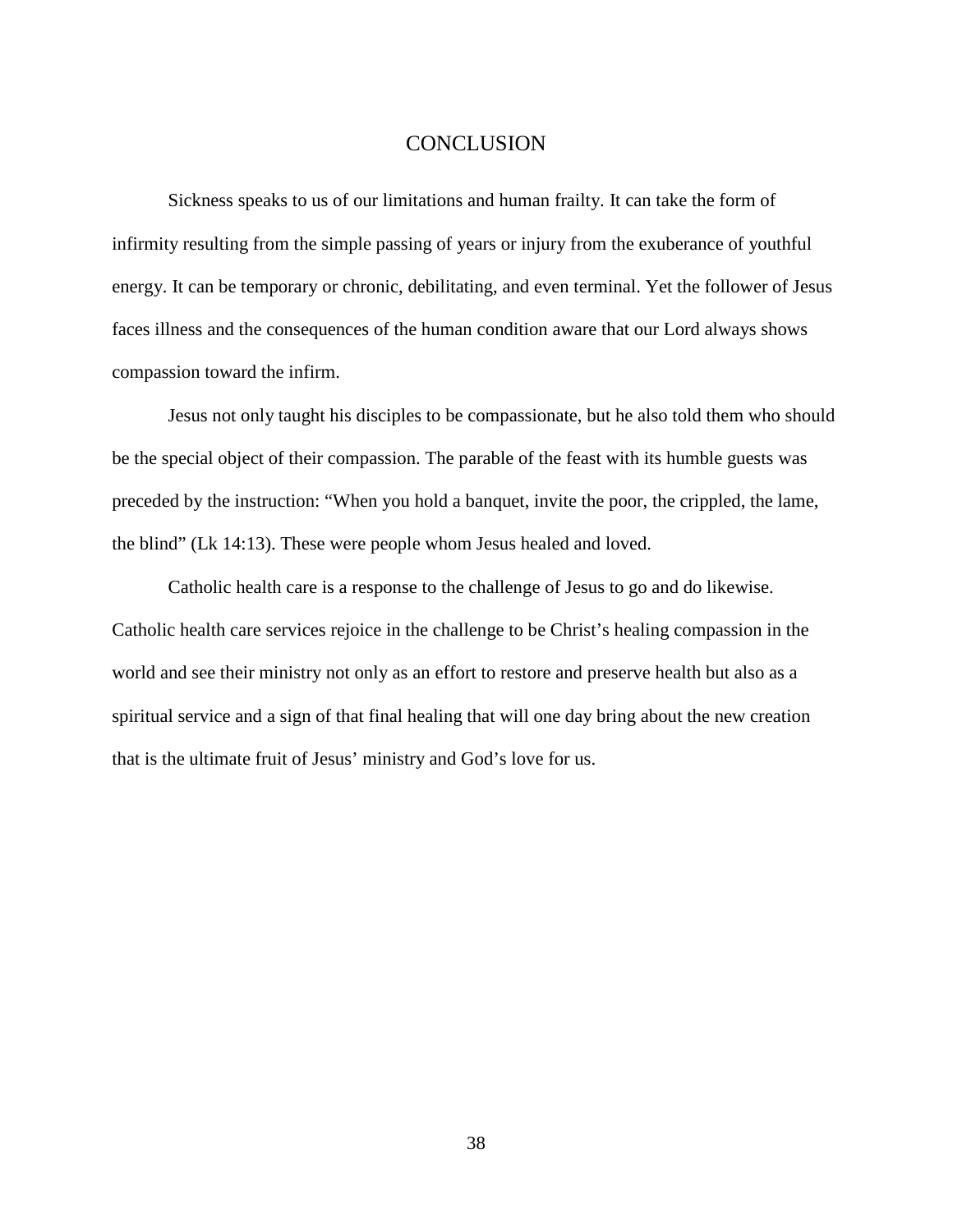## **Notes**

1. United States Conference of Catholic Bishops, *Health and Health Care: A Pastoral Letter of the American Catholic Bishops* (Washington, DC: United States Conference of Catholic Bishops, 1981).

2. Health care services under Catholic auspices are carried out in a variety of institutional settings (e.g., hospitals, clinics, outpatient facilities, urgent care centers, hospices, nursing homes, and parishes). Depending on the context, these Directives will employ the terms "institution" and/or "services" in order to encompass the variety of settings in which Catholic health care is provided.

3. *Health and Health Care,* p. 5.

4. Second Vatican Ecumenical Council, *Decree on the Apostolate of the Laity* (*Apostolicam Actuositatem*) (1965), no. 1.

5. Pope John Paul II, Post-Synodal Apostolic Exhortation *On the Vocation and the Mission of the Lay Faithful in the Church and in the World* (*Christifideles Laici*) (Washington, DC: United States Conference of Catholic Bishops, 1988), no. 29.

6. As examples, see Congregation for the Doctrine of the Faith, *Declaration on Procured Abortion* (1974); Congregation for the Doctrine of the Faith, *Declaration on Euthanasia* (1980); Congregation for the Doctrine of the Faith, *Instruction on Respect for Human Life in Its Origin and on the Dignity of Procreation: Replies to Certain Questions of the Day* (*Donum Vitae*) (Washington, DC: United States Conference of Catholic Bishops, 1987).

7. Pope John XXIII, Encyclical Letter *Peace on Earth* (*Pacem in Terris*) (Washington, DC: United States Conference of Catholic Bishops, 1963), no. 11; *Health and Health Care,* pp. 5, 17-18; *Catechism of the Catholic Church,* 2nd ed. (Washington, DC: Libreria Editrice Vaticana– United States Conference of Catholic Bishops, 2000), no. 2211.

8. Pope John Paul II, *On Social Concern, Encyclical Letter on the Occasion of the Twentieth Anniversary of "Populorum Progressio"* (*Sollicitudo Rei Socialis*) (Washington, DC: United States Conference of Catholic Bishops, 1988), no. 43.

9. United States Conference of Catholic Bishops, *Economic Justice for All: Pastoral Letter on Catholic Social Teaching and the U.S. Economy* (Washington, DC: United States Conference of Catholic Bishops, 1986), no. 80.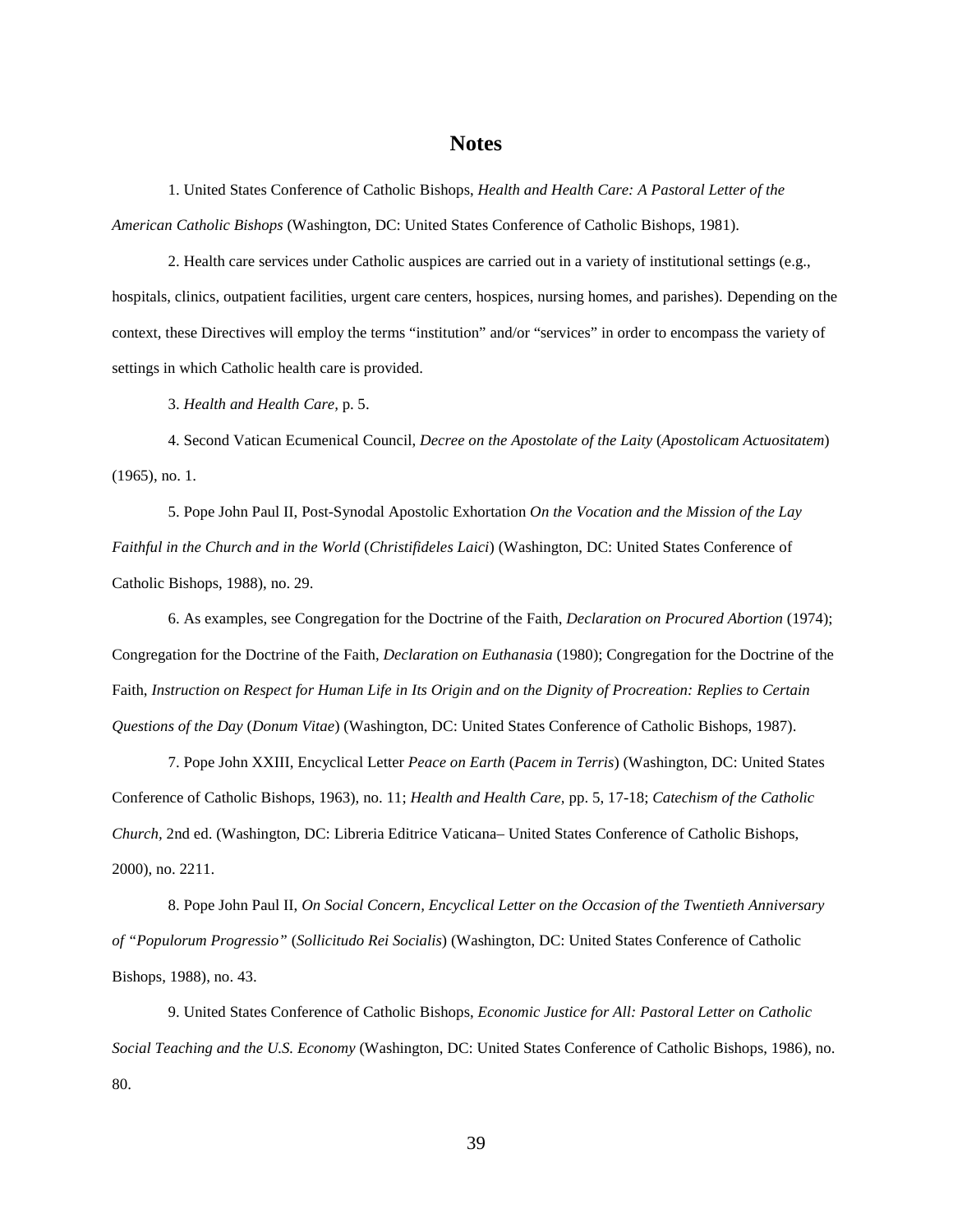10. The duty of responsible stewardship demands responsible collaboration. But in collaborative efforts, Catholic institutionally based health care services must be attentive to occasions when the policies and practices of other institutions are not compatible with the Church's authoritative moral teaching. At such times, Catholic health care institutions should determine whether or to what degree collaboration would be morally permissible. To make that judgment, the governing boards of Catholic institutions should adhere to the moral principles on cooperation. See Part Six.

11*. Health and Health Care,* p. 12.

12. Cf. *Code of Canon Law,* cc. 921-923.

13. Cf. ibid., c. 867, § 2, and c. 871.

14. To confer Baptism in an emergency, one must have the proper intention (to do what the Church intends by Baptism) and pour water on the head of the person to be baptized, meanwhile pronouncing the words: "I baptize you in the name of the Father, and of the Son, and of the Holy Spirit."

15. Cf. c. 883, 3º.

16. For example, while the donation of a kidney represents loss of biological integrity, such a donation does not compromise functional integrity since human beings are capable of functioning with only one kidney.

17. Cf. directive 53.

18. *Declaration on Euthanasia,* Part IV; cf. also directives 56-57.

19. It is recommended that a sexually assaulted woman be advised of the ethical restrictions that prevent Catholic hospitals from using abortifacient procedures; cf. Pennsylvania Catholic Conference, "Guidelines for Catholic Hospitals Treating Victims of Sexual Assault," *Origins* 22 (1993): 810.

20. Pope John Paul II, "Address of October 29, 1983, to the 35th General Assembly of the World Medical Association," *Acta Apostolicae Sedis* 76 (1984): 390.

21. Second Vatican Ecumenical Council, *Pastoral Constitution on the Church in the Modern World* (*Gaudium et Spes*) (1965), no. 49.

22. Ibid., no. 50.

23. Pope Paul VI, Encyclical Letter *On the Regulation of Birth* (*Humanae Vitae*) (Washington, DC: United States Conference of Catholic Bishops, 1968), no. 14.

24. Ibid., no. 12.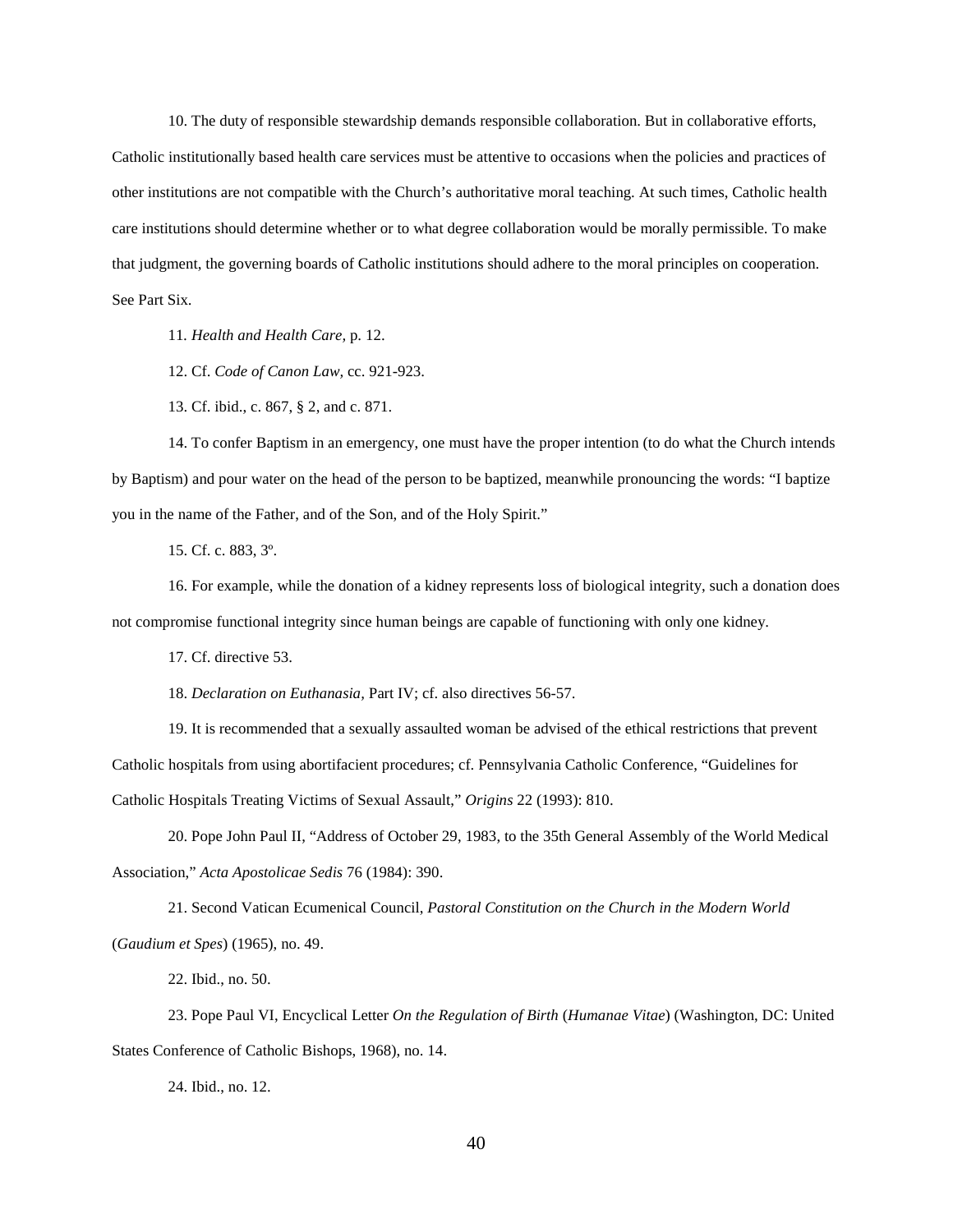25. Pope John XXIII, Encyclical Letter *Mater et Magistra* (1961), no. 193, quoted in Congregation for the Doctrine of the Faith, *Donum Vitae,* no. 4.

26. Pope John Paul II, Encyclical Letter *The Splendor of Truth* (*Veritatis Splendor*) (Washington, DC: United States Conference of Catholic Bishops, 1993), no. 50.

27. "Homologous artificial insemination within marriage cannot be admitted except for those cases in which the technical means is not a substitute for the conjugal act but serves to facilitate and to help so that the act attains its natural purpose" (*Donum Vitae,* Part II, B, no. 6; cf. also Part I, nos. 1, 6).

28. Ibid., Part II, A, no. 2.

29. "Artificial insemination as a substitute for the conjugal act is prohibited by reason of the voluntarily achieved dissociation of the two meanings of the conjugal act. Masturbation, through which the sperm is normally obtained, is another sign of this dissociation: even when it is done for the purpose of procreation, the act remains deprived of its unitive meaning: 'It lacks the sexual relationship called for by the moral order, namely, the relationship which realizes "the full sense of mutual self-giving and human procreation in the context of true love"'" (*Donum Vitae,* Part II, B, no. 6).

30. Ibid., Part II, A, no. 3.

31. Cf. directive 45.

32. *Donum Vitae,* Part I, no. 2.

33. Cf. ibid., no. 4. (Washington, DC: United States Conference of Catholic Bishops, 1988), no. 43.

34. Cf. Congregation for the Doctrine of the Faith, "Responses on Uterine Isolation and Related Matters,"

July 31, 1993, *Origins* 24 (1994): 211-212.

35. Pope John Paul II, Apostolic Letter *On the Christian Meaning of Human Suffering* (*Salvifici Doloris*) (Washington, DC: United States Conference of Catholic Bishops, 1984), nos. 25-27.

36. United States Conference of Catholic Bishops, *Order of Christian Funerals* (Collegeville, Minn.: The Liturgical Press, 1989), no. 1.

37. See *Declaration on Euthanasia.*

38. Ibid., Part II.

39. Ibid., Part IV; Pope John Paul II, Encyclical Letter *On the Value and Inviolability of Human Life* (*Evangelium Vitae*) (Washington, DC: United States Conference of Catholic Bishops, 1995), no. 65.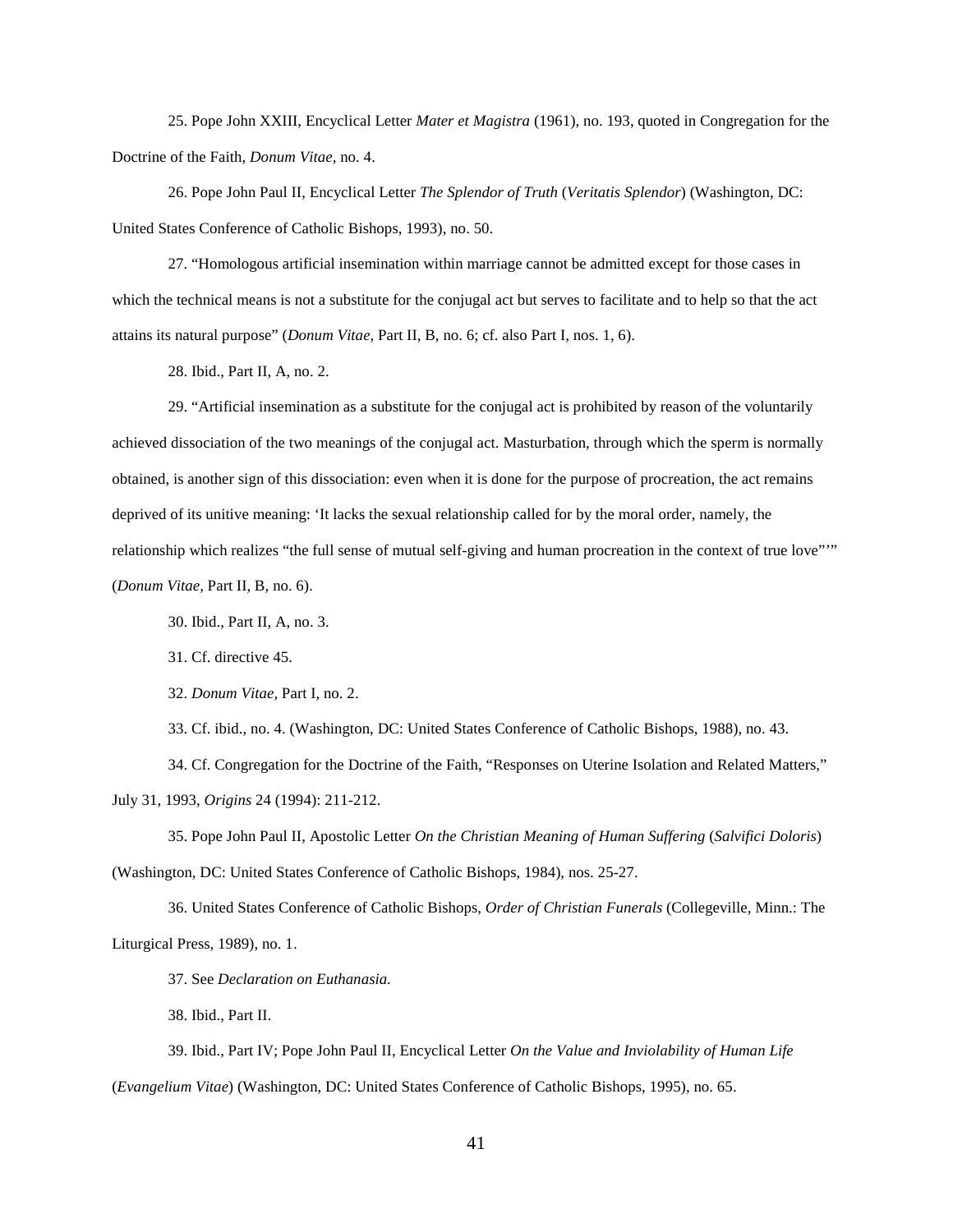40. See Pope John Paul II, Address to the Participants in the International Congress on "Life-Sustaining Treatments and Vegetative State: Scientific Advances and Ethical Dilemmas" (March 20, 2004), no. 4, where he emphasized that "the administration of water and food, even when provided by artificial means, always represents a *natural means* of preserving life, not a *medical act*." See also Congregation for the Doctrine of the Faith, "Responses to Certain Questions of the United States Conference of Catholic Bishops Concerning Artificial Nutrition and Hydration" (August 1, 2007).

41. Congregation for the Doctrine of the Faith, Commentary on "Responses to Certain Questions of the United States Conference of Catholic Bishops Concerning Artificial Nutrition and Hydration."

42. See *Declaration on Euthanasia*, Part IV.

43. *Donum Vitae,* Part I, no. 4.

44. While there are many acts of varying moral gravity that can be identified as intrinsically evil, in the context of contemporary health care the most pressing concerns are currently abortion, euthanasia, assisted suicide, and direct sterilization. See Pope John Paul II's *Ad Limina* Address to the bishops of Texas, Oklahoma, and Arkansas (Region X), in *Origins* 28 (1998): 283. See also "Reply of the Sacred Congregation for the Doctrine of the Faith on Sterilization in Catholic Hospitals" (*Quaecumqu Sterilizatio*), March 13, 1975, *Origins* 6 (1976): 33-35: "Any cooperation institutionally approved or tolerated in actions which are in themselves, that is, by their nature and condition, directed to a contraceptive end . . . is absolutely forbidden. For the official approbation of direct sterilization and, *a fortiori*, its management and execution in accord with hospital regulations, is a matter which, in the objective order, is by its very nature (or intrinsically) evil." This directive supersedes the "Commentary on the Reply of the Sacred Congregation for the Doctrine of the Faith on Sterilization in Catholic Hospitals" published by the National Conference of Catholic Bishops on September 15, 1977, in *Origins* 7 (1977): 399-400.

45. See *Catechism of the Catholic Church*: "Scandal is an attitude or behavior which leads another to do evil" (no. 2284); "Anyone who uses the power at his disposal in such a way that it leads others to do wrong becomes guilty of scandal and responsible for the evil that he has directly or indirectly encouraged" (no. 2287).

46. See "The Pastoral Role of the Diocesan Bishop in Catholic Health Care Ministry," *Origins* 26 (1997): 703.